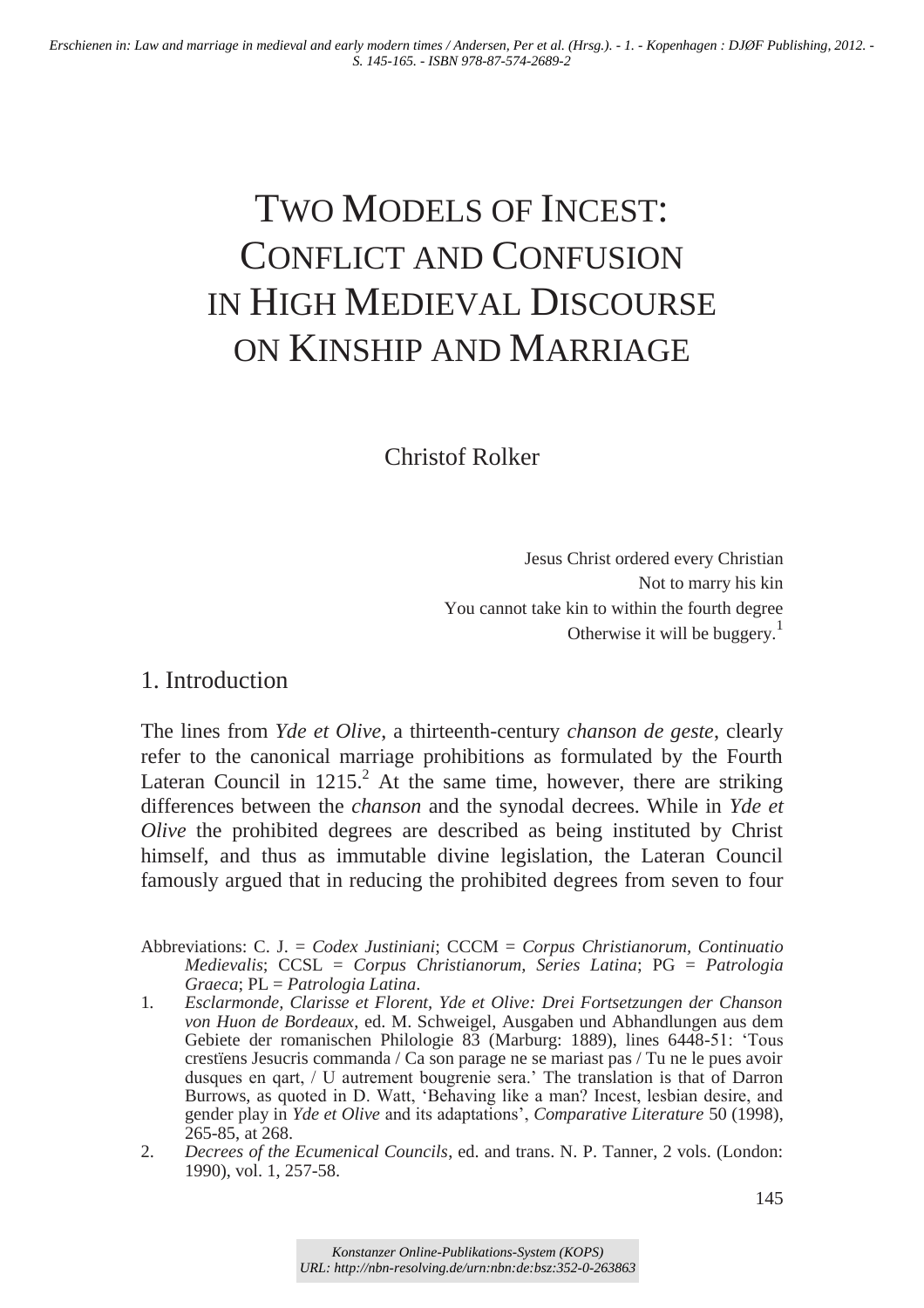it was simply changing 'human legislation' (*statuta humana*), adjusting it to changing needs of society. Violation of these laws was not 'buggery', but according to papal practice could be dealt with by dispensation.

 These differences point to the well-known paradoxes surrounding medieval marriage prohibitions. On the one hand, transgressing them was to commit incest – one of the most horrible crimes possible, as both secular and clerical authors asserted. On the other hand, so many marriages violated at least one of the numerous prohibitions that one cannot help but think that such marriages were socially acceptable. Likewise, the rhetoric of divine law and God's wrath stands in stark contrast to the cool negotiations over dispensations of all kinds. For the modern reader at least, it is also puzzling to encounter a legal category that encompassed such diverse elements as father/daughter incest, the abduction of nuns and marriages between third cousins twice removed.

 In the present paper, I will address these paradoxes by looking at two very dissimilar branches of the medieval discourse on endogamy and exogamy, and more specifically at different justifications of marriage prohibitions as found in systematic canon law collections of the eleventh and twelfth centuries. At this time, the prohibitions had grown to their most extreme form. Banning, *inter alia*, marriages within the seventh degree according to canonical computation, the law as contained in these collections was excessive compared to any ancient or modern marriage law, and even compared to early medieval canon law or indeed canon law after 1215. The first of two important, but very different traditions relating to marriages among relatives is the view of kin marriage as incest and thus as an abomination, as a violation of divine precept. The other tradition is a discourse on the advantages of exogamy, as articulated perhaps most famously in St Augustine's *City of God*. Although both traditions can be and have been used to justify the same legislation, I want to stress how strikingly different they were, before looking at the effects produced by the conflation of both traditions in the eleventh and early twelfth centuries. As I want to argue, the systematic collections produced a new reading of the old texts by presenting them in a different way, both changing the law and presenting it as unchangeable. Finally, I want to argue that nonetheless there were contemporary approaches which, using very similar sources, developed models that did not justify the legal *status quo* but rather questioned it.

# 2. Purity and pollution: incest as an abomination

Let us first concentrate on the heated discourse on incest as an abomination,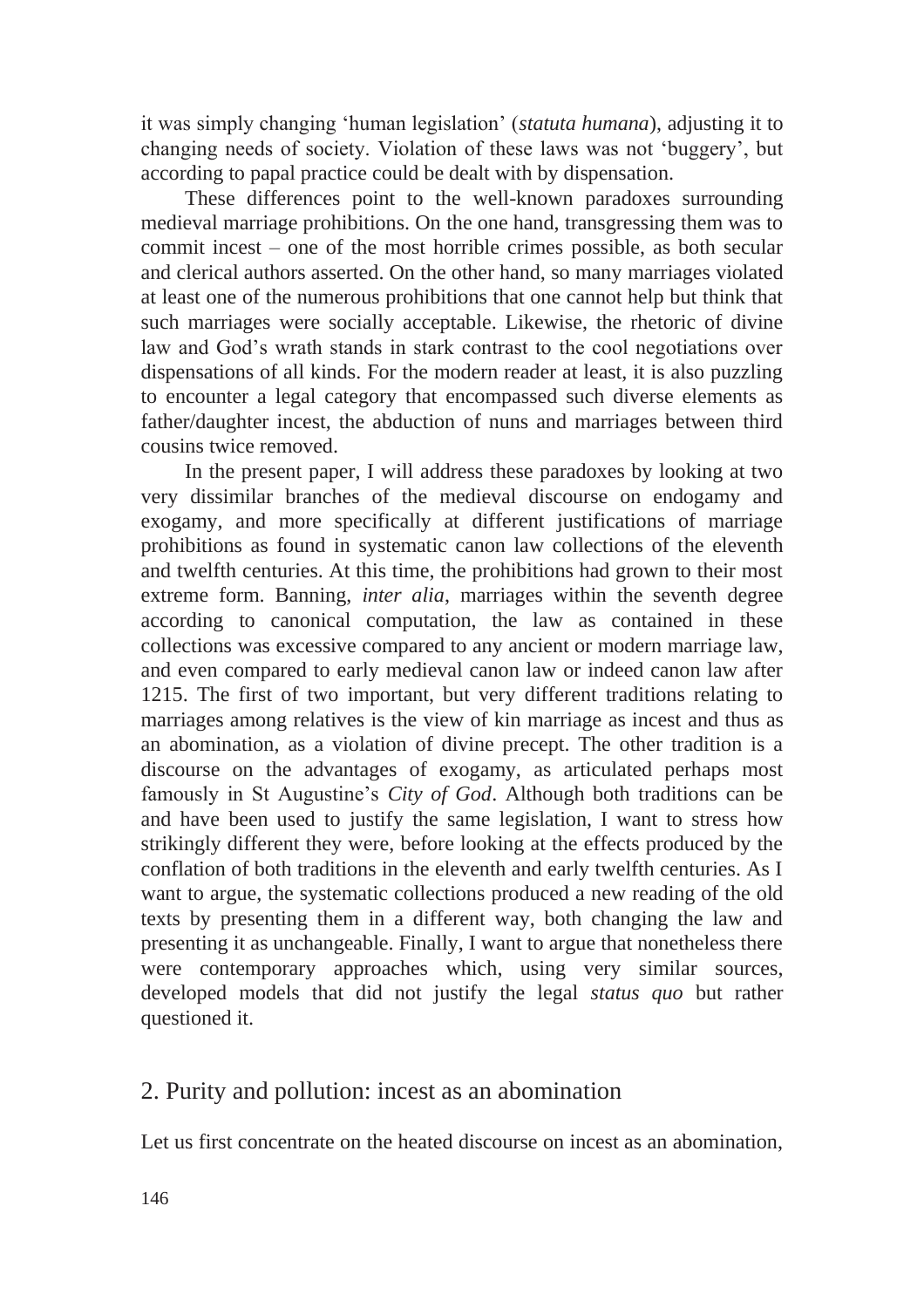which played such a prominent role in medieval marriage law as well as in literary imagination.<sup>3</sup> For this branch of the medieval discourse on the marriage prohibitions, the biblical ban on incest is of course of paramount importance. In Leviticus 18, sexual relations with a small number of relatives (including a few in-laws) are condemned as an abomination by God himself. As is repeatedly pointed out, the incest prohibitions mark the difference between the chosen people and the gentiles (Lev. 18:3, 21, 27- 28), and indeed incest is linked to blasphemy (Lev. 18:20). At the same time, incest is prohibited in the same context and also in the same language as a number of other sexual offences including sex with a menstruating woman, sodomy and bestiality. The marriage prohibitions as contained in Leviticus are thus incest prohibitions: transgression of this law is clearly a sexual offence, a violation of divine order and a threat to purity.

 From a medieval perspective, a second source for the discourse on incest as a abomination was Roman law. While there are of course important differences from the Old Testament prohibitions, let alone from medieval legislation, the relevant legislation was cast in similarly strong language. Incest for the Romans was *nefas*, a violation of divine order.<sup>4</sup> Although the relevant laws apparently were rarely applied, and kin marriages contracted in good faith were dealt with rather lightly, $5$  the high tone of these laws should not be underestimated. The extension of the term *incestum* to the unchastity of a Vestal is important evidence that such unions were regarded as sacrilege. In this context, it is also important to note that incest was part and parcel of 'othering'. Just as in Leviticus the prohibited acts are attributed to the Egyptians, there are both Greek and Roman traditions to associate incest with various 'barbarians'.<sup>6</sup> Literary sources are likewise indicative of the horror with which sexual unions between close relatives were regarded: Divine punishment or at least a violent death in some form is the usual fate of the perpetrator in incest stories such as that of

- 3. For the latter, see E. Archibald, *Incest and the Medieval Imagination* (Oxford: 2001). For canon law, see J. A. Brundage, *Law, Sex and Christian Society in Medieval Europe* (Chicago and London: 1987), ch. 5; M. de Jong, 'An Unsolved Riddle: Early Medieval Incest Legislation', in I. Wood (ed.), *Franks and Alamanni in the Merovingian Period: An Ethnographic Perspective*. Studies in Historical Archaeoethnology 3 (Woodbridge: 1998), 107-40; M. H. Gelting, 'Marriage, Peace and the Canonical Incest Prohibitions: Making Sense of an Absurdity?', in M. Korpiola (ed.), *Nordic Perspectives on Medieval Canon Law*. Publications of Matthias Calonius Society 2 (Helsinki: 1999), 93-124; and most recently K. Ubl, *Inzestverbot und Gesetzgebung: Die Konstruktion eines Verbrechens (300*-*1100)*. Millenium-Studien 20 (Berlin: 2009).
- 4. P. Moreau, *Incestus et prohibitae nuptiae: Conception romaine de l'inceste et histoire des prohibitions matrimoniales pour cause de parenté dans la Rome antique*. Collection d'études anciennes, Série latine 62 (Paris: 2002), 29-105, esp.  $43 - 52$ .
- 5. J. F. Gardner, *Women in Roman Law and Society* (London: 1986), 125-27.
- 6. Brundage, *Law, Sex and Christian Society*, 14; Moreau, *Incestus*, 88-90.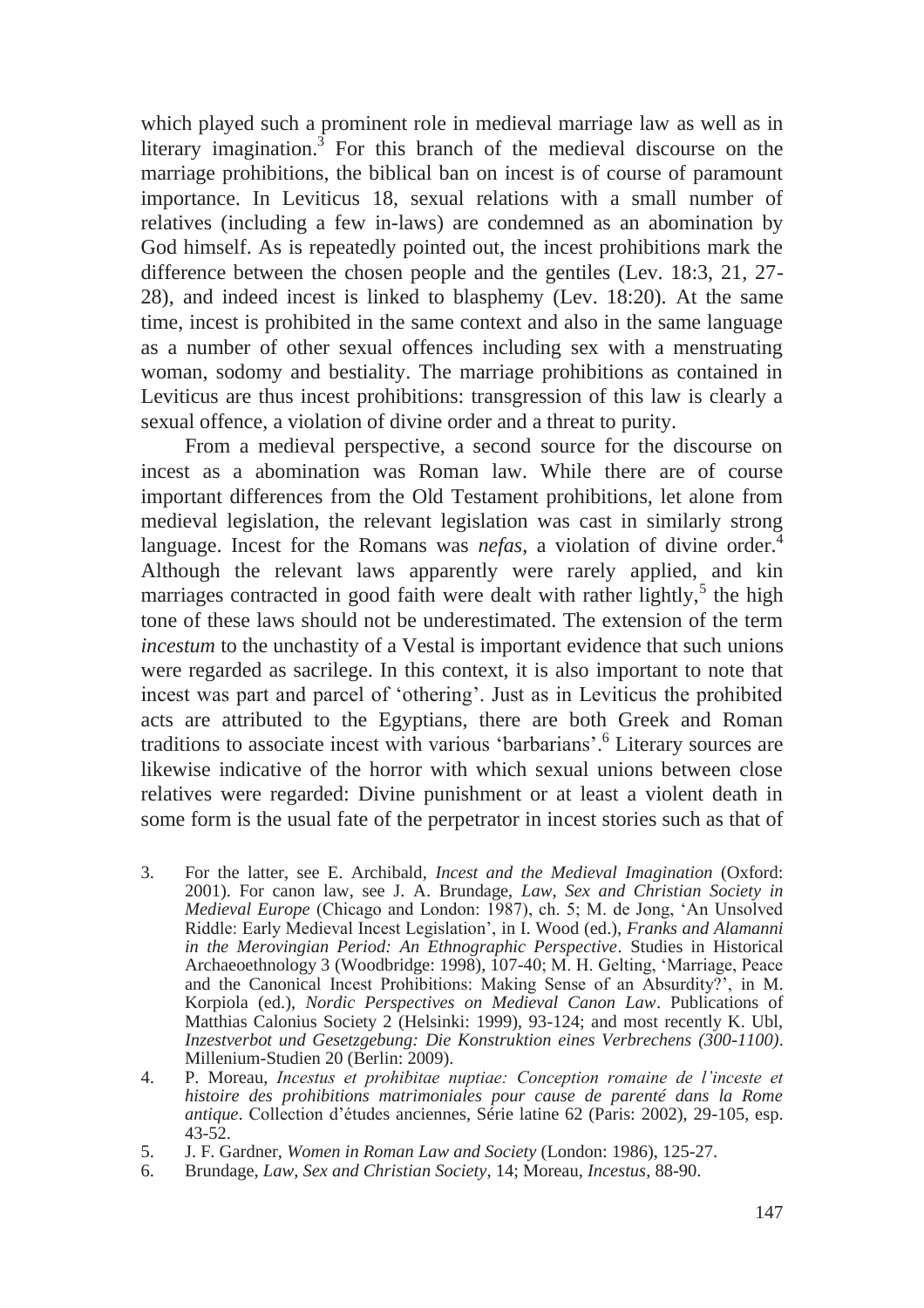Apollonius of Tyre, which remained popular throughout the Middle Ages.<sup>7</sup>

 Concerning the question of which unions were actually called incest, these authorities differed substantially. Nonetheless, they form a fairly uniform discourse in the sense that it is more about sex than marriage, and that incest is always seen as a violation of divine order, not just human law. It is this language we find in early medieval legislation on the prohibited degrees. From the sixth century onwards, the councils directly refer to Leviticus to justify marriage prohibitions;<sup>8</sup> the Second Council of Toledo  $(531$  or perhaps  $527)$ <sup>9</sup> interpreted Leviticus 18:6 ('omnis homo ad proximam sanguinis sui non accedat ut revelet turpitudinem eius') so as to justify extending marriage prohibitions to 'all' kin.<sup>10</sup> More generally, several early medieval councils employed a language of purity and pollution when dealing with the prohibited degrees.<sup>11</sup> This is also true for the early medieval penitentials, where sexual contacts between relatives are treated in the context of sexual sins and other polluting acts. In canon law, the term *incestum* was applied not only to unions between relatives (whether by blood or by marriage) but also to other sexual offences, including sex between godparent and godchild and intercourse with consecrated virgins. This all strongly indicates that in these sources, the discourse on marriage prohibitions was actually more about sex than about marriage, and it also highlights the spiritual dimension. Those who transgressed these boundaries were threatened with divine punishment, as both conciliar acts and hagiography show.

One may still legitimately ask how much of this is due to 'genuine fear' of incest or how much of this is 'propaganda'. It is in any case remarkable that the early medieval incest discourse itself is fairly consistent, as both old and new prohibitions are talked about in terms of purity and

- 7. Archibald, *Incest*; C. Kiening, 'Familienroman und Heilsgeschichte', in K.-H. Spieß (ed.), *Die Familie in der Gesellschaft des Mittelalters*. Vorträge und Forschungen 71 (Ostfildern: 2009), 51-76.
- 8. R. Weigand, 'Die Ausdehnung der Ehehindernisse der Verwandschaft', *Zeitschrift der Savigny-Stiftung für Rechtsgeschichte, kanonistische Abteilung* 111 (1994), 1- 17, at 2-3.
- 9. The dating is difficult. According to the statutes http://www.benedictus.mgh.de/quellen/chga/chga\_044t.htm) the second council was held in the fifth year of the reign of Amalric (suggesting 531) in the fifth *aera*  (suggesting 527).
- 10. *La colección canónica Hispana*, ed. G. Martínez Díez and F. Rodríguez, 6 in 7 vols., Monumenta Hispaniae sacra, Series canonica 1-6 (Madrid: 1966-2002), vol. 4, 352-53. On the content and context of these prohibitions, see Ubl, *Inzestverbot*, 200-08.
- 11. In addition to de Jong, 'Unsolved Riddle' and Gelting, 'Marriage', see A. G. Remensnyder, 'Pollution, Purity and Peace: An Aspect of Social Reform between the Late Tenth Century and 1076', in T. Head and R. Landes (eds.), *The Peace of God: Social Violence and Religious Response in France around the Year 1000* (Ithaca: 1992), 280-307.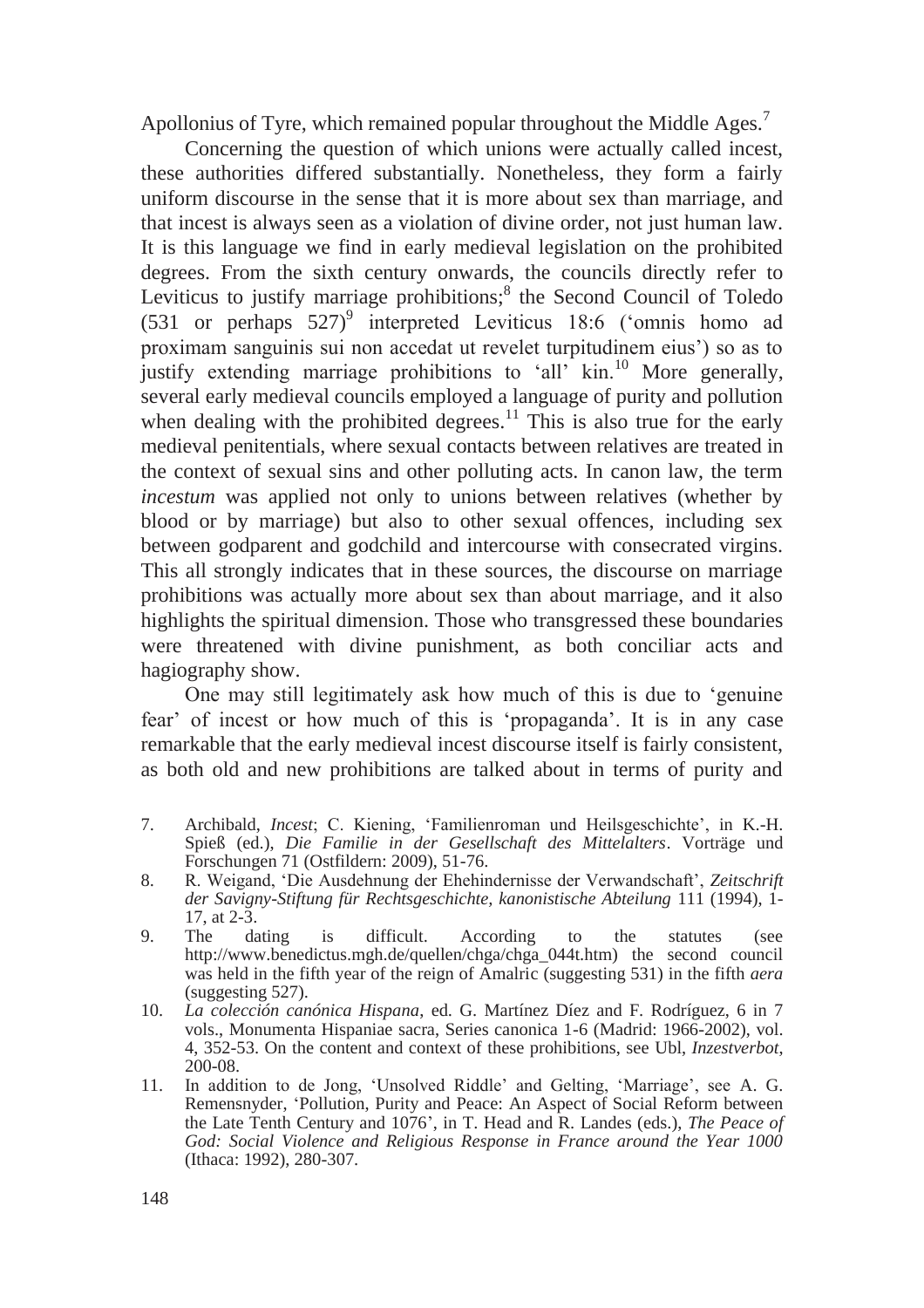pollution. Even if not expressing 'genuine fear', this vocabulary was certainly apt to inspire such fear, and this may not only have helped to win acceptance for the new prohibitions but also have fostered their further expansion. Given the growing disparity among the actual laws, let alone the diversity of the manuscript tradition, $1^2$  the tone of this discourse may well have inspired bishops to act according to the principle 'better safe than sorry'.

# 3. 'The greatest amount of *caritas* for the greatest number of people': Exogamy and the economy of affection

Compared to this 'heated' incest discourse, the second tradition I want to discuss is a strikingly cool line of reasoning on endogamy and exogamy. The best-known example is a passage in Augustine's *City of God*, but there are both earlier and later authors arguing along the same lines.<sup>13</sup> John Chrysostom, for one, developed a model very similar to that of Augustine.<sup>14</sup> What these authors have in common is that they talk not so much about sex, but rather analyse matrimony as a means to multiply social bonds. While Augustine links exogamy to *caritas*, his argument is neither based on the Bible nor specifically Christian. Exogamy in this model is superior to endogamy in connecting more people by mutual affection. As Augustine put it, endogamy was avoided.<sup>15</sup>

[...] not that one man should combine many relationships in his sole person, but that those relationships should be distributed among individuals, and should bind social life more effectively by involving a greater number of persons in them. Thus, 'father' and 'father-in-law' are the names of two different relationships; and so the ties of affection (*caritas*) extend to a greater number of persons when each has one man as his father and another as his father-in-law.

<sup>12.</sup> See Weigand, 'Ausdehnung der Ehehindernisse', 2-3, esp. notes 2 and 7, for early examples.

<sup>13.</sup> M. Verbaarschot, 'De iuridica natura impedimenti consanguinitatis in theologia et in iure canonico a S. Petro Damiano usque ad Decretales Gregorii IX (ca. 1063- 1234)', *Ephemerides theologicae Lovanienses* 30 (1954), 697-739; Moreau, *Incestus*, 125-27; Ubl, *Inzestverbot*, 56-62.

<sup>14.</sup> *In epistulam ad Corinthos I homilia XXXIV* (PG 61, 289-91), on which see Verbaarschot, 'De iuridica natura', 699.

<sup>15.</sup> Augustinus, *De civitate Dei libri XXII*, eds. B. Dombart and A. Kalb, 2 vols, CCSL 47/48 (Turnhout: 1955), here *De civitate Dei* xv, 16 (CCSL 48, 476-79); the translation is taken from Augustine, *The City of God against the Pagans*, trans. R. W. Dyson (Cambridge: 1998), 664-65.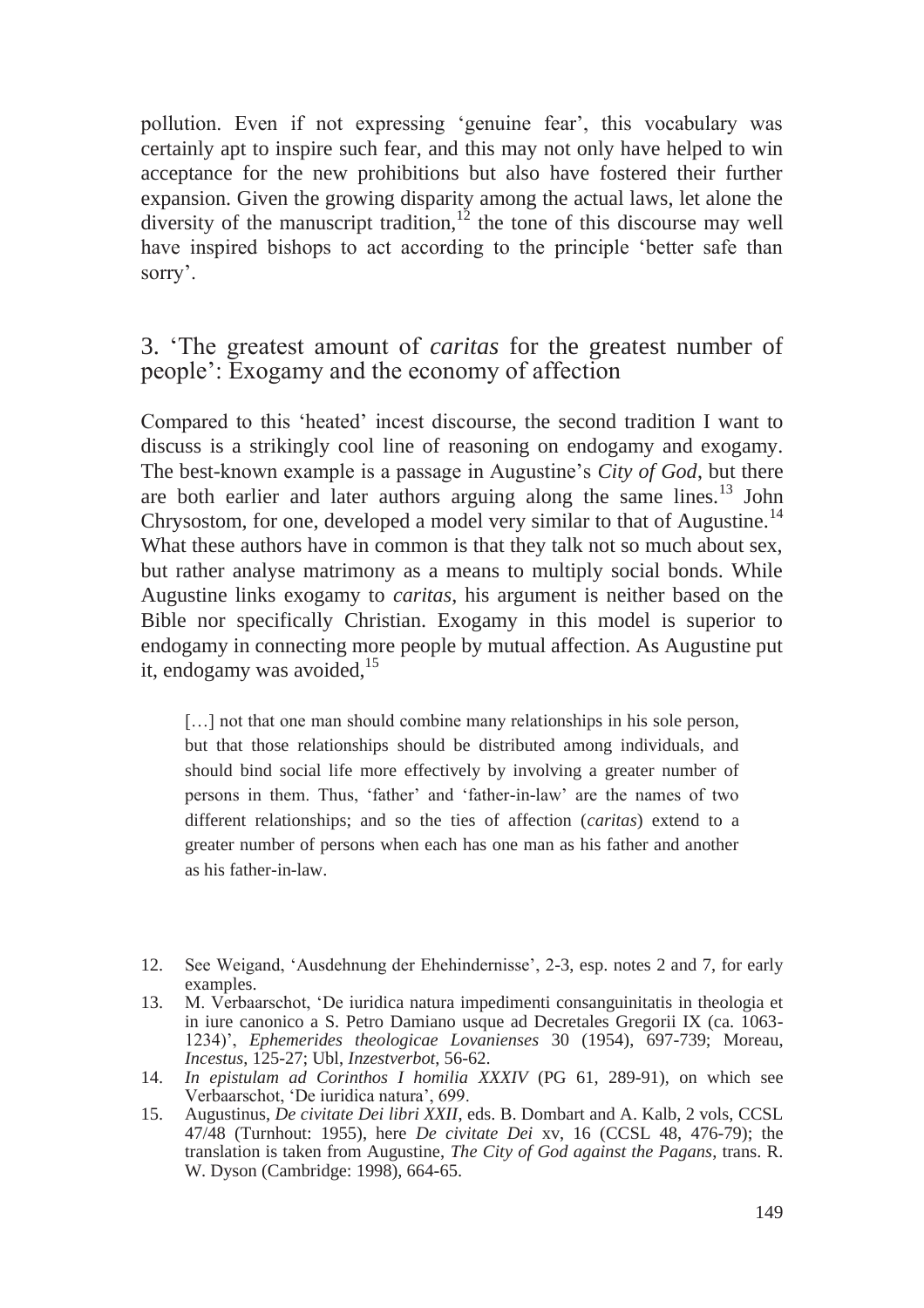The positive effects of exogamous marriage can thus be measured and indeed counted. The fewer relationships united in one person, and the more persons related to each other, the better. As Jeremy Bentham might have said, exogamy serves to produce 'the greatest amount of *caritas* for the greatest number of people'. The key argument against endogamy is that it is 'unnecessary', as spouses related by blood are already connected by mutual affection, and more *caritas*-efficient marriage strategies are available. If incest in this model was a sin, it was so because it was a waste of the scarce good of *caritas*.

 A second important aspect of this model, apart from the cool (utilitarian) mode of speaking, is that it is linked to a very wide definition of kinship. Common descent always creates at least some affection that only gradually fades away. Yet crucially, this kinship is not identified with the prohibited degrees. Cousin marriage, Augustine affirms, was recently forbidden,<sup>16</sup> but more distant relatives are nonetheless kin. In other words, the prohibited degrees are much more narrowly defined than kinship, and in any case are subject to change. Indeed, as Augustine argues at some length, the ban on cousin marriages was only based on changing custom (*consuetudo*, *mos*); he praises both pagans and Christians for developing customs that are morally superior to positive law. Thus, the ban on cousin marriage is based on natural law and custom, but like all human legislation it may well change – as indeed happened at least twice in Augustine's lifetime. $17$ 

 For the medieval reception of this model, it is crucial that a version of it was repeated by Isidore in his *Etymologies*. 18 This version provided an important inspiration for the high medieval canon law on the prohibited degrees and was regularly (if incorrectly) quoted to justify the seventh degree in canonical computation. However, it is also important that Isidore did not use terms like 'incest' when discussing the prohibited degrees, and vice-versa.19 Instead of linking the prohibited degrees to the biblical incest prohibitions, Isidore repeated Augustine when he stated that *propinquitas* among blood relatives 'fades away' the more distant the relation is, but is

<sup>16.</sup> Augustine refers to cousin marriage as banned 'hoc tempore'; from this and a small number of similar references it has been inferred that Theodosius († 395) issued such a ban in 385. However, cousin marriage was legal again in 405  $(C. J. 5, 4, 19)$ . See S. Treggiari, *Roman Marriage:* Iusti Coniuges *from the Time of Cicero to the Time of Ulpian* (Oxford: 1991), 114.

<sup>17.</sup> See previous note.

<sup>18.</sup> Isidore, *Etymologiae* ix, 6: 'De cognatis et agnatis' as quoted below (n. 18). All Isidore quotations are from *Isidori Hispalensis episcopi etymologiarum sive originum libri XX*, ed. W. M. Lindsay, 2 vols. (Oxford: 1911) [s.p.].

<sup>19.</sup> See Isidore, *Etymologiae* v, 26 on the term *incestus*, but with no reference to specific degrees of kinship; the discussion of consanguinity in *Etymologiae* ix, 6, on the other hand, does not even mention incest.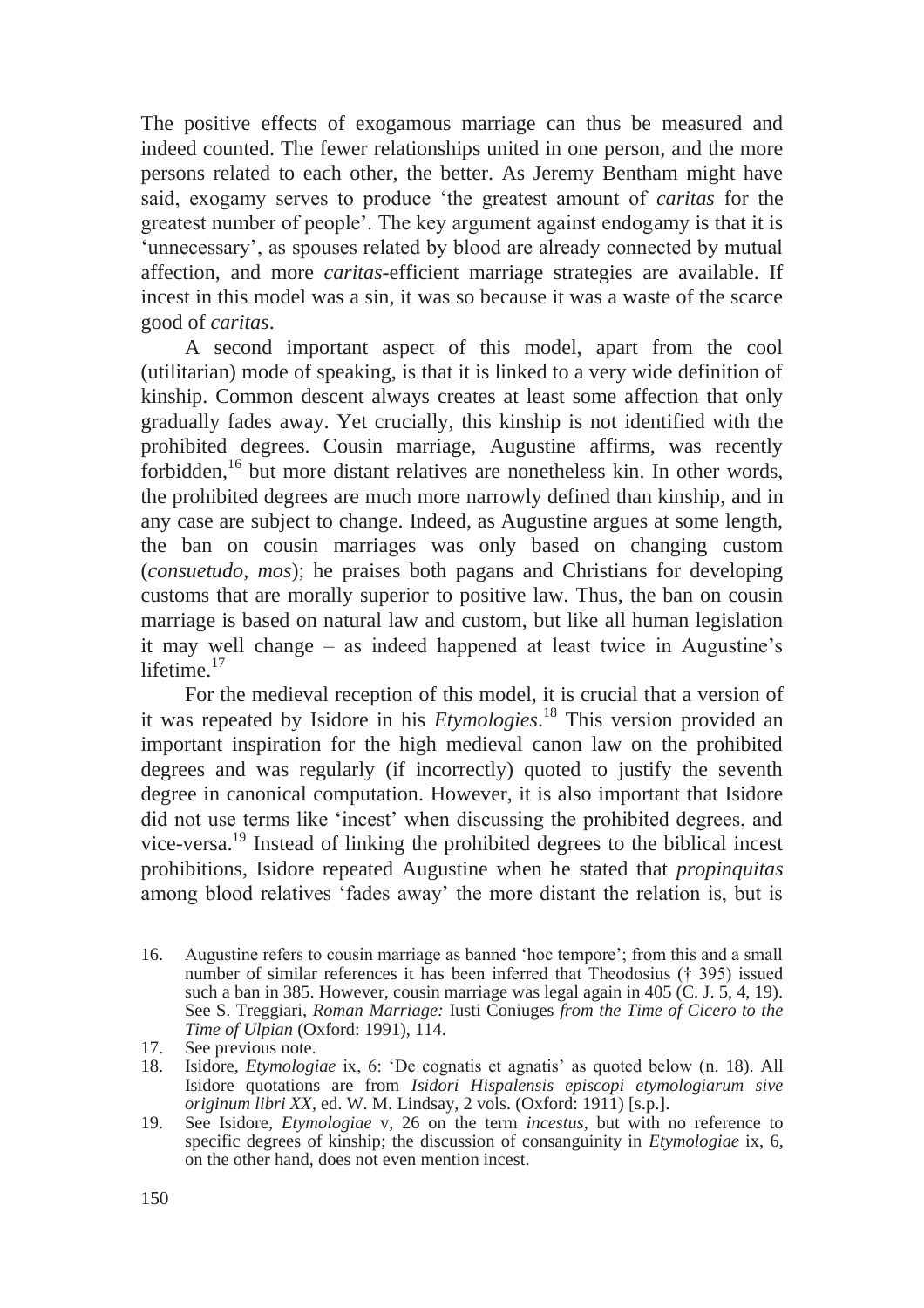'called back' by matrimony.20 Like Augustine, he did not think that relation by blood precludes marriage in all cases, as both his text and the tables of consanguinity confirm. $^{21}$ 

# 4. Conflating traditions in the eleventh and twelfth centuries

The difference between these two models seems clear enough. Given the stress on 'ritual purity' in recent scholarship on medieval incest legislation, it is worth mentioning that both traditions were well known in the Middle Ages. Evidently, both could be used to justify the ever-expanding incest prohibitions. The point is, however, that for centuries they were normally not combined. Early medieval incest legislation followed the tradition of Roman law in using the language of purity and pollution, and sometimes referred to the biblical incest prohibitions to justify marriage prohibitions. Augustine's *City of God*, on the other hand, was very widely known but before the eleventh century was never quoted by popes or councils legislating on incest, nor was the chapter quoted above copied into any canon law collection. Some authors, such as Jonas of Orléans († 841), drew on both traditions in their discussion of the prohibited degrees,<sup>22</sup> but this seems to have been without much effect on canon law.

 This only changed in the eleventh century, perhaps most famously with Peter Damian's letter on the degrees of kinship, in which he both quoted a definition of kinship very similar to that found in Augustine (and Isidore) and condemned marriage with even very distant relatives as a most horrible crime.<sup>23</sup> While there is some discussion about what Peter Damian actually meant to say, and some of his arguments are clearly flawed, $^{24}$  it is worth mentioning that his approach of combining Augustine/Isidore with the early medieval incest prohibitions was in tune with mainstream canon

- 20. Isidore, *Etymologiae* ix, 6: 'Haec consanguinitas dum se paulatim propaginum ordinibus dirimens usque ad ultimum gradum subtraxerit, et propinquitas esse desierit, eam rursus lex matrimonii vinculo repetit, et quodam modo revocat fugientem.' Cf. *De civitate Dei* xv, 16 (eds. Dombart and Kalb, CCSL 48, 476): 'Fuit autem antiquis patribus religiosae curae, ne ipsa propinquitas se paulatim propaginum ordinibus dirimens longius abiret et propinquitas esse desisteret, eam nondum longe positam rursus matrimonii vinculo conligare et quodammodo revocare fugientem.'
- 21. The tables show more degrees of kinship than the prohibited ones; see H. Schadt, *Die Darstellungen der Arbores consanguinitatis und der Arbores affinitatis: Bildschemata in juristischen Handschriften* (Tübingen: 1982).
- 22. *De institutione laicali* (PL 106, 121-278, here at 183).
- 23. Letter 19, ed. *Die Briefe des Petrus Damiani*, ed. K. Reindel, MGH, Briefe der deutschen Kaiserzeit 4, 4 vols. (Munich: 1983-1993), vol. 1, 179-99; cf. letter 102, ed. Reindel, vol. 3, 132.
- 24. Ubl, *Inzestverbot*, 451-60.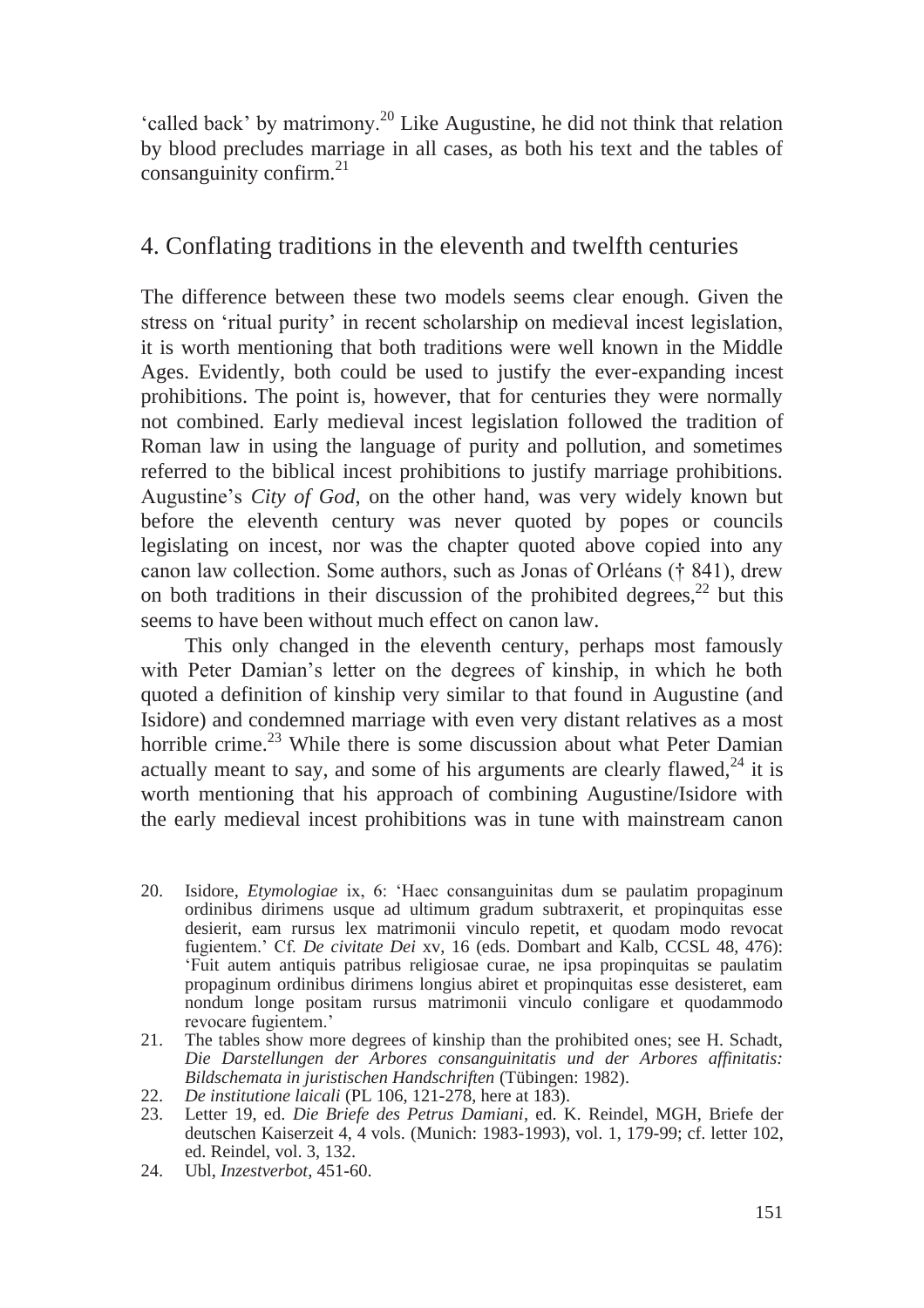law. More specifically, his approach was manifestly inspired by the collection of Burchard of Worms, of which he must have been one of the first Italian readers; $^{25}$  and later collections in their choice of material made similar choices to those of Peter Damian.

 It is therefore the systematic canon law collections of the eleventh and early twelfth centuries that I now want to turn to. I will mainly concentrate on the *Decretum* of Burchard of Worms from the early eleventh century and the *Panormia* compiled a century later in northern France. Both works were very popular, indeed the most popular systematic canon law collections before Gratian. Apart from their very considerable direct influence, they also provided material for many other collections, and as I will argue, even beyond this the very structure of these collections is an important aspect in understanding 'the law' on endogamy and exogamy.

#### 5. Burchard of Worms: incest and innovation

Recent scholarship has highlighted the paramount importance of Burchard of Worms († 1025) in the history of medieval marriage legislation.<sup>26</sup> According to Karl Ubl, Burchard compiled his collection as a 'handbook for the incest campaign of Emperor Henry II' and more or less single-handedly expanded the prohibited degrees of kinship to the seventh degree in canonical computation.<sup>27</sup> Even if one does not subscribe to this interpretation, there can be little doubt that Burchard took a vivid interest in incest legislation. Book seven on incest seems to have been planned at an early stage of the work,<sup>28</sup> and it was evidently important to Burchard. In the course of its compilation, he manipulated several proof-texts it contains,  $2^9$ and in doing so both reduced the contradictions between them and at the

- 25. J. J. Ryan, *Saint Peter Damiani and His Canonical Sources: A Preliminary Study in the Antecedents of the Gregorian Reform*, Pontifical Institute of Medieval Studies Studies and Texts 2 (Toronto: 1956), 161; D. Jasper, 'Burchards Dekret in der Sicht der Gregorianer', in W. Hartmann (ed.), *Bischof Burchard von Worms*. Quellen und Abhandlungen zur mittelrheinischen Kirchengeschichte 100 (Mainz: 2000), 167-98, at 169-70.
- 26. P. Corbet, *Autour de Burchard de Worm: L'église allemande et les interdits de parenté (IXème–XIIème siècle)*, Ius Commune, Sonderhefte 142 (Frankfurt: 2001); Ubl, *Inzestverbot*, ch. 7.
- 27. Ubl, *Inzestverbot*, 426-35, at 435.
- 28. Comparing the earliest manuscripts, Hoffmann and Pokorny found evidence of substantial reworking of almost all books, but the only change to Burchard's book seven was the addition of the two last canons: H. Hoffmann and R. Pokorny, *Das Dekret des Bischofs Burchard von Worms: Textstufen - Frühe Verbreitung - Vorlagen*, MGH, Hilfsmittel 12 (Munich: 1991), 40-86, esp. 41, 70-71, 73, 81-82.
- 29. Corbet, *Burchard de Worms*, 89-91.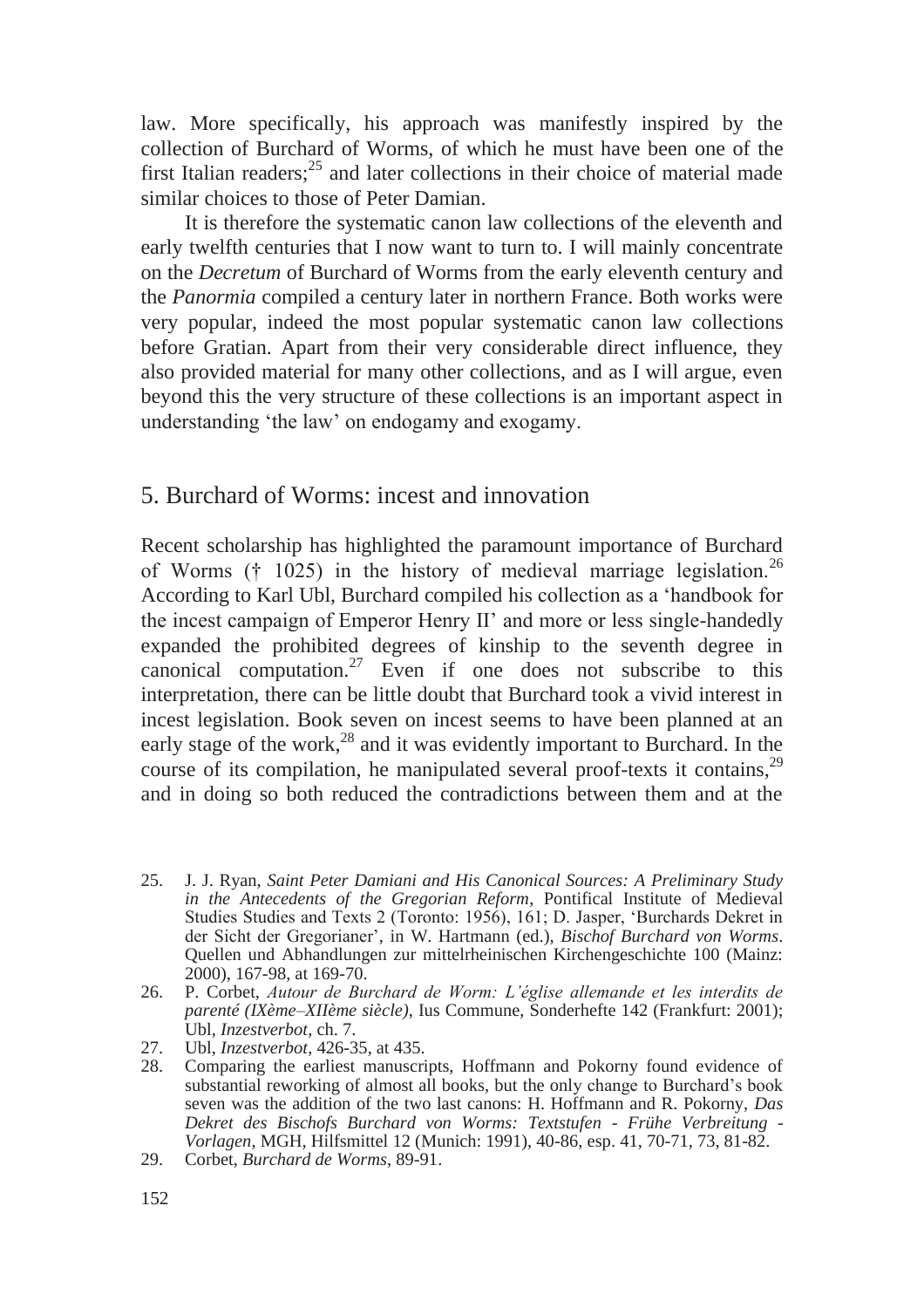same time came to a stricter interpretation of the law.<sup>30</sup> At the very least, his collection played a very important role in establishing the seventh degree of consanguinity and canonical computation as the legal standard.

 How did Burchard deal with the two models of incest discussed above? Much like Peter Damian in the middle of the century, Burchard combined the two traditions, by employing Isidore's version of the Augustinian model and mixing it ingeniously with the early medieval incest prohibitions. More specifically, he quoted Isidore to argue that family affection 'fades away' the more distant the relation by blood becomes, but is 'restored' by matrimony. At the same time, he assembled a wide range of sources that condemn kin marriage as incest. Crucially, however, he also manipulated the tradition on two important points. First, he defined kinship much more widely than Isidore had done; $31$  and secondly, he identified this 'kinship' with the prohibited degrees. In part, Burchard changed the law by manipulating the actual wording of his proof-texts.<sup>32</sup> However, I would like to draw attention to another, more subtle way in which Burchard changed the law.33 My argument here is that the structure of his collection and the arrangement of the canons strongly affected the way his proof-texts worked. This to me seems relevant to understanding more than Burchard alone. While only few compilers of later canon law collections manipulated their texts as directly as Burchard did, my arguments about the arrangement of canons can be applied to many other systematic canon law collections.

 The first, but fundamental decision of Burchard was to dedicate a separate book to the prohibited degrees, and to give it the title *De incesta copulatione*. 34 The collection of such substantial material under this heading was an innovation,  $35$  and it influences the reading of canons found in this

- 30. This fits the general trend of Burchard's work; see G. Austin, *Shaping Church Law around the Year 1000: The* Decretum *of Burchard of Worms*, Church, Faith and Culture in the Middle Ages (Farnham and Burlington: 2009).
- 31. On this crucial point, see Ubl, *Inzestverbot*, ch. 7. For Burchard's stemma, see Schadt, *Darstellungen*, 109-10 and Corbet, *Burchard de Worms*, 95-98.
- 32. Corbet, *Burchard de Worms*, 89-95.
- 33. For an inspiring discussion of the effects produced by different arrangements of proof-texts in pre-Gratian canon law collections, see A. Thier, 'Dynamische Schriftlichkeit: Zur Normbildung in den vorgratianischen Kanonessammlungen', *Zeitschrift der Savigny-Stiftung für Rechtsgeschichte, kanonistische Abteilung* 124 (2007), 1-33.
- 34. See L. Fowler-Magerl, *Clavis canonum: Selected Canon Law Collections before 1140: Access with Data Processing*, MGH, Hilfsmittel 21 (Munich: 2005). The *Clavis* database is now available online: http://www.mgh.de/ext/clavis/. My thanks to Greta Austin for checking the *editio princeps* and Burchard manuscripts not available to me.
- 35. The Freising *Collectio duodecim partium*, which is very closely related to Burchard, is the only other collection to have a separate book on 'incest'. Earlier systematic collections do gather canons on incest, and in their rubrics and sub-titles also use terms like '*incestus*', but not in the same way as Burchard did. To take two major collections as an example: in the *Collectio vetus Gallica* seven canons are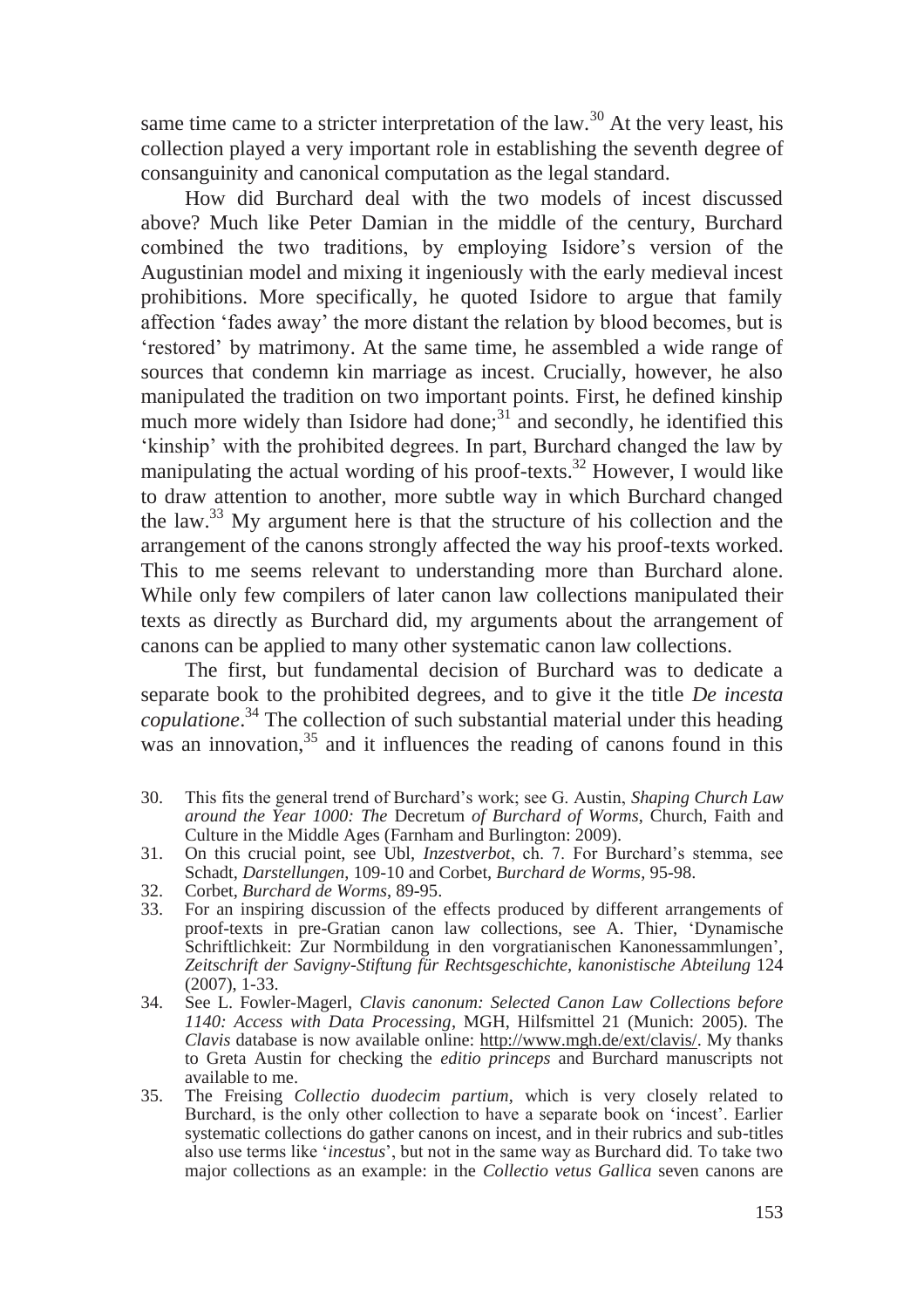book. The very unity of the book suggests that there was something like a uniform crime of incest, and more specifically suggests that the canons condemning incest as an abomination are talking about the same matters as the canons that define kinship as extending to the seventh degree of consanguinity. Burchard thus conflated two traditions that hitherto had been separate. Those early medieval councils that so strongly expressed fear of incest as a source of ritual impurity were referring to incest prohibitions significantly more limited than those Burchard propagated, while his authorities in favour of the very wide definition of kinship were not equally concerned with purity and pollution, if at all. $36$  In Burchard's book seven, however, the divergent traditions are combined under the heading of 'incest', thus giving the very strong impression that the violation of these excessive prohibitions was indeed a horrible sexual crime.

 The second aspect is also related to the systematic character of Burchard's collection. As one would expect from a systematic collection, it does not give any clue to the chronology of the material it presents. In the case of incest legislation, this is an important piece of information. As will be discussed later, the changing nature of this legislation was an important argument in the debates over dispensation from and finally reduction of the prohibitions. The reader of Burchard's *Decretum*, however, while confronted with a large number of authorities mainly asserting the seventh degree, can in no way guess at any historical development of these texts. This impression is partly due to Burchard's suppression of some material and the manipulation of other texts, but again the arrangement itself is crucial in suggesting that the law on incest had never substantially changed. At the same time, Burchard of course omits the original context of his material, which in many cases would have led the reader to very different conclusions from that of the relevant excerpt. For example, if one reads the acts of the Second Council of Toledo in context, it is quite clear that the bishops defined kinship, including the prohibited degrees of kinship, in Roman law terms.<sup>37</sup> If reduced to a few lines of condemnation of incestuous unions<sup>38</sup> and presented in the midst of authorities banning marriage to the seventh degree of kinship,<sup>39</sup> however, this fragment becomes yet another

proof-text for a position that would have been utterly incomprehensible to

grouped together under the heading 'De incestis et adulteris et qui uxores suas demittunt', while in the *Dacheriana*, the incest prohibitions are in the first book, *De penitentia*. For these and further examples, see Fowler-Magerl, *Clavis*.

- 36. Isidore's definition of kinship is taken from Roman inheritance law, and thus quite independent even from Roman marriage law, let alone the medieval incest legislation; see above (n. 18).
- 37. Ubl, *Inzestverbot*, 200-02.
- 38. Burchard, *Decretum* vii, 6 (PL 140, 780-81).
- 39. Burchard, *Decretum* vii, 2 and 10-16 (PL 140, 779-82).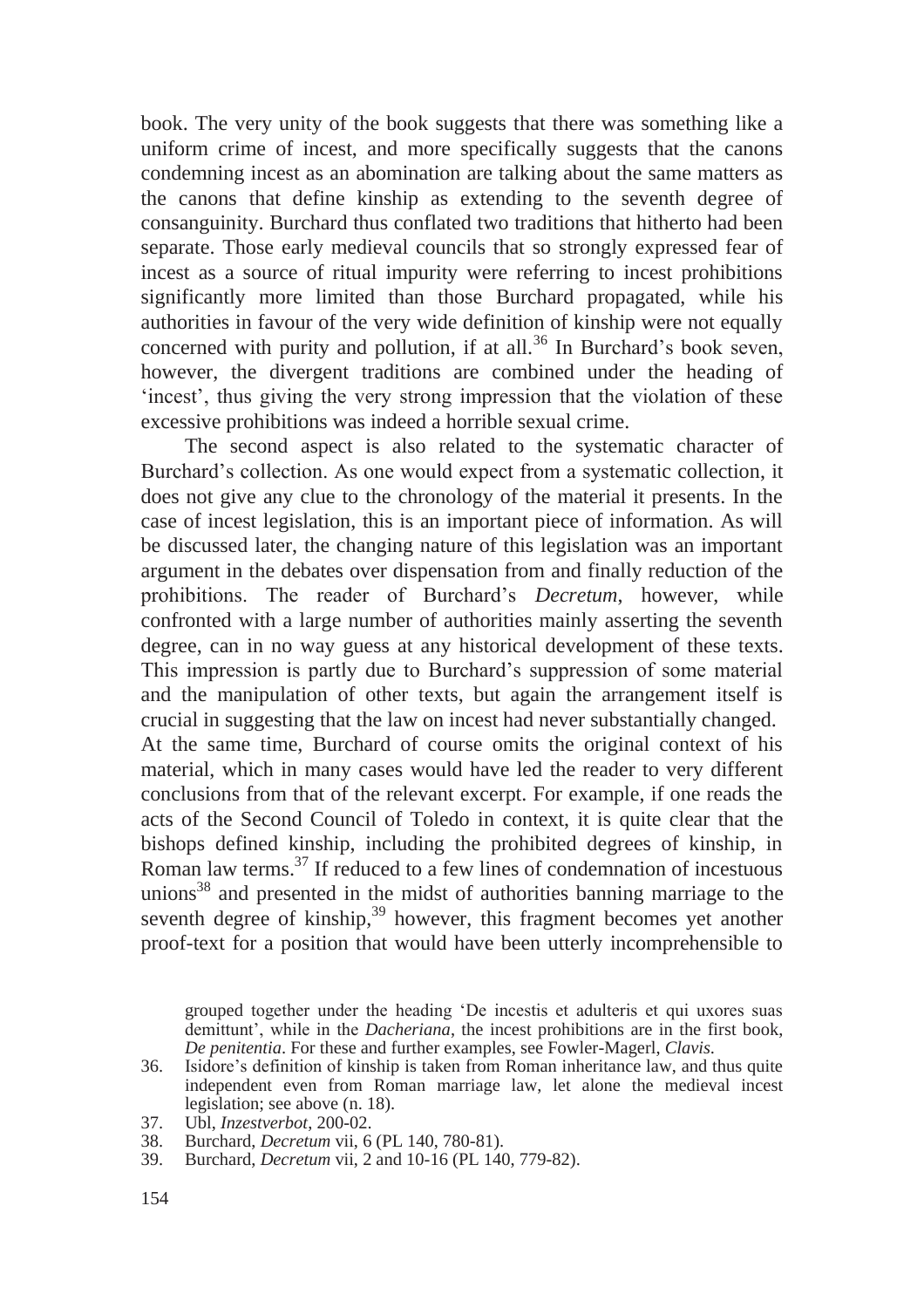the bishops gathered in Toledo. On the other hand, the quotation from Leviticus 18:6 contained in this short Toledo fragment in itself influences the understanding of the surrounding canons. By alluding to Leviticus before quoting Isidore's rather wide definition of kinship, Burchard also makes Isidore appear to talk about kin marriage as an 'abomination'. Yet as mentioned above, Isidore in his discussion of the prohibited degrees would never have quoted Leviticus, nor have called perpetrators of this laws 'incestuous'. In these cases, the *mise en page* led to a remarkable reciprocal effect on how the proof-texts were most likely understood. The reading of texts from either tradition was substantially shaped by the presence of those from the other tradition, merging both into one model.

 In the end, the book title, the suppression of the original context and the re-contextualizing of the authorities may have been as important as the selection of texts; and in my opinion these strategies are more important than Burchard's occasional manipulation of the actual proof-texts and their inscriptions. Important as these manipulations were for defining which unions were affected in practice, the importance of the more subtle changes that led to the re-definition of all endogamy as 'incest' can hardly be overestimated. It was this aspect of Burchard's work that fueled the eleventh-century debates, contributing to the highly sexualized rhetoric of reform.40

#### 6. The *Panormia*: a new reading of Augustine

The second canon law collection I want to examine is the famous *Panormia*, compiled around the year  $1115$  in northern France.<sup>41</sup> To judge by the number of extant manuscripts, it was the single most successful of these collections. Another reason why an analysis of Burchard and the *Panormia* together is likely to give an accurate picture of 'the' canon law in the century before Gratian is that both collections were not only copied, but can be shown to have been used in many contexts. For Burchard's *Decretum*,

- 40. On this rhetoric, see Remensnyder, 'Pollution'; K. G. Cushing, *Reform and the Papacy in the Eleventh Century: Spirituality and Social Change*, Manchester Medieval Studies (Manchester and New York: 2005), ch. 6; and most recently M. McLaughlin, *Sex, Gender, and Episcopal Authority in an Age of Reform, 1000– 1122* (Cambridge: 2010).
- 41. On the collection, see M. Brett, 'Creeping up on the Panormia', in R. H. Helmholz, P. Mikat, J. Müller and M. Stolleis (eds.), *Grundlagen des Rechts: Festschrift für Peter Landau*. Rechts- und Staatswissenschaftliche Veröffentlichungen der Görres-Gesellschaft N. F. 91 (Paderborn: 2000), 205-70. For the ongoing edition by Brett and Brasington, see http://project.knowledgeforge.net/ivo/. On the relation between Ivo of Chartres and the *Panormia*, see C. Rolker, *Canon Law and the Letters of Ivo of Chartres*, Cambridge Studies in Medieval Life and Thought, Fourth Series 76 (Cambridge: 2010), esp. chapters 6-8.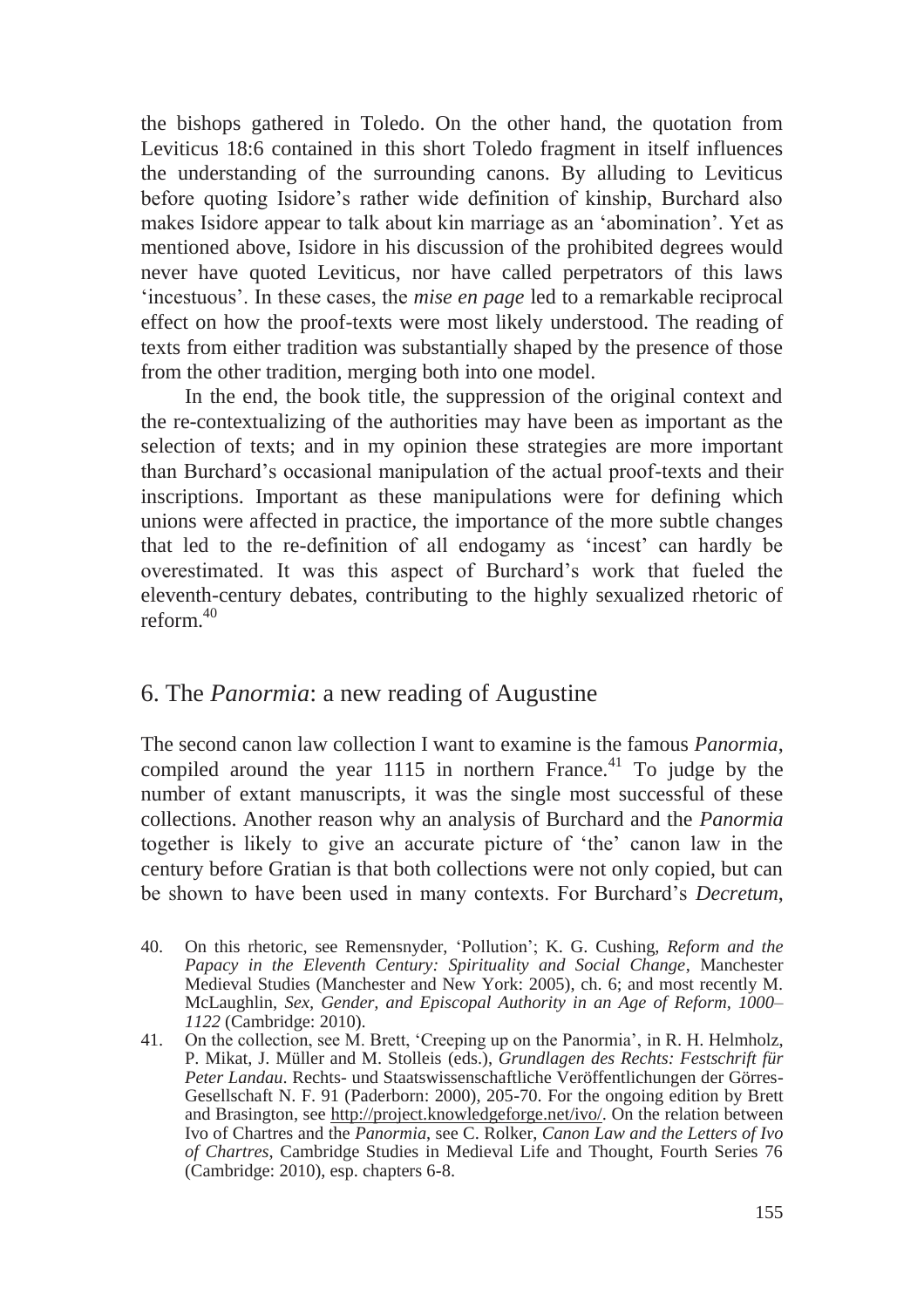from very early on there is ample evidence that it was particularly valued in the conducting of councils. Bishop Eberhard of Constance († 1046) recorded in his copy that disputes at synods were 'not easily settled without the authority of this book', $4^2$  and around 1100, Sigebert of Gembloux also commented on Burchard as the ultimate authority at synods.<sup>43</sup> Both collections were also very frequently employed for the compilation and reworking of new collections well into the twelfth century; the *Panormia* was an important formal source for both recensions of Gratian; and Burchard provided the next generation with about one in two of the *paleae*. In the case of very many pre-Gratian collections, Burchard and the *Panormia* not only provided material, but were important models for the very structure of many of these works.<sup>44</sup> This also implies that the arguments based on the structure of the two collections studied here does indeed apply to many, perhaps even most collections that were compiled in the century before Gratian.

 In the context of the present work, two aspects are important. First, the *Panormia* contained a short section gathering incest prohibitions as part of its seventh book. The book has no proper title, but is introduced by a *capitulatio* that indicates the subject matter of the whole book. As had become relatively common, kin marriages are called 'incestuous' here. This does not mean that the *Panormia* compiler was particularly concerned with incest; rather, both the division of material and the wording mainly indicate how widely Burchard's innovations were accepted by c. 1115. Secondly, the *Panormia* goes beyond Burchard in the conflation of what I have described as the 'two models of incest' in the first part of this paper. The overall impression is that it is less concerned with purity and pollution than Burchard had been. The compiler retained only a few of the relevant early medieval proof-texts, the rubrics do not highlight 'incest' as much as Burchard had done, and none of the texts refers to Leviticus. At the same time, the famous *City of God* chapter discussed above plays an important role, as an excerpt from it is placed at the head of the most important subsection defining the prohibited degrees. The *Panormia* is one of the first collections to contain this passage, and the first to give it such prominence.45 This, however, should not be described as a change from

<sup>42.</sup> O. Meyer, 'Überlieferung und Verbreitung des Dekrets des Bischofs Burchard von Worms', *Zeitschrift der Savigny-Stiftung für Rechtsgeschichte, kanonistische Abteilung* 24 (1935), 141-83, at 153, n. 2.

<sup>43.</sup> *De scriptoribus*, cap. 143, *Catalogus Sigeberti Gemblacensis monachi de viris illustribus: Kritische Ausgabe*, ed. R. Witte (Bern: 1974), 91.

<sup>44.</sup> Fowler-Magerl, *Clavis*; Rolker, *Canon Law*, ch. 2.

<sup>45.</sup> *Panormia* vii, 52 is taken from Ivo's *Decretum* viii, 39. As the very precise (and correct) inscription 'Augustinus in libro de civitate Dei XV' suggests, Ivo took the text from Augustine, not some florilegium. The *Panormia* compiler was apparently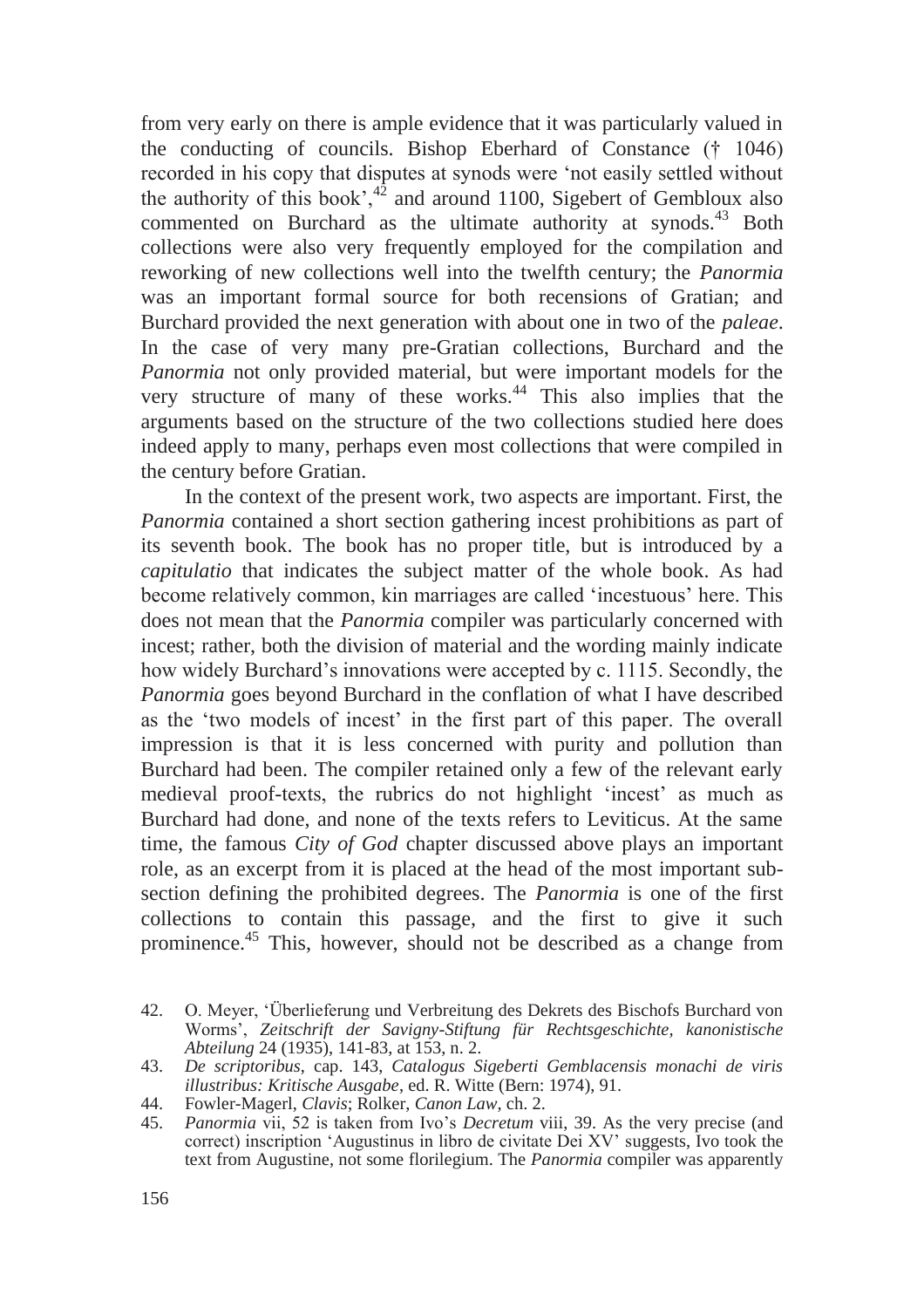'old' to 'new' justifications of the prohibited degrees. Despite the marked difference from Burchard, the *Panormia* conflates both traditions as he had done, and in so doing justifies the very doctrine that Burchard had so elegantly introduced into canon law. Again, it is not so much textual manipulation that is at play here, but rather the art of abbreviating and recontextualizing ancient proof-texts.

 Let us take a closer look. In the original context, it is clear that Augustine is talking about how to make sense of certain passages of the Old Testament, discussing for example the age at which the Old Testament patriarchs had reached puberty. In the passage on the marriages of the children and grandchildren of Adam and Eve, he discusses endogamy and makes some references to his own time, including his disapproval of marriages between first cousins. However, he does not call these unions incestuous, and correctly notes that they were not forbidden by divine law; as for secular law, Augustine mentions that cousin marriages had recently been banned.<sup>46</sup> In any case, it was custom rather than law that changed first, as pagans avoided the sibling marriage allowed to them and Christians refrained from cousin marriage even when it was allowed. Divine law, human law and custom all changed, and crucially, all three (most of the time) were at variance as to which marriages were acceptable and which not.

 To any later reader, these passages could have served as a reminder that marriage prohibitions are a complex issue and that they had changed several times both before and after the time of Augustine. However, all this is true only if one reads the *City of God*. In the *Panormia*, the reader is presented with a slightly different text in a very different context. All references to cousin marriages as (formerly) legal, and also the remarks on changing law and custom are omitted here; even Augustine's statement that the first men were allowed to marry their sisters is removed. Only the argument why exogamy is favourable for the distribution of *caritas* remains. The new context, as already indicated, is a section on incest. The *City of God* excerpt here is followed by Roman law fragments that condemn incest as a horrible crime.<sup>47</sup> What these excerpts from Justinian's *Code* do not tell the reader is that its thundering rhetoric is actually referring to a very narrow set of prohibited degrees. In the original at least, cousin marriage is explicitly allowed; in the version found in the *Panormia*, this stance is subverted by a '*non*' inserted in the relevant passage.<sup>48</sup> To remove all doubt,

less familiar with the source, as the inscription in all known manuscripts gives the incorrect book number also found in two *Decretum* manuscripts.

<sup>46.</sup> See above (n. 15).

<sup>47.</sup> *Panormia* vii, 53, ultimately taken from *Codex Justiniani* (C. J. 1, 10, 1) via Ivo, *Decretum* ix, 1 (see the note following).

<sup>48.</sup> The '*non*' is already found in the *Panormia*'s formal source (Ivo, *Decretum* ix, 1):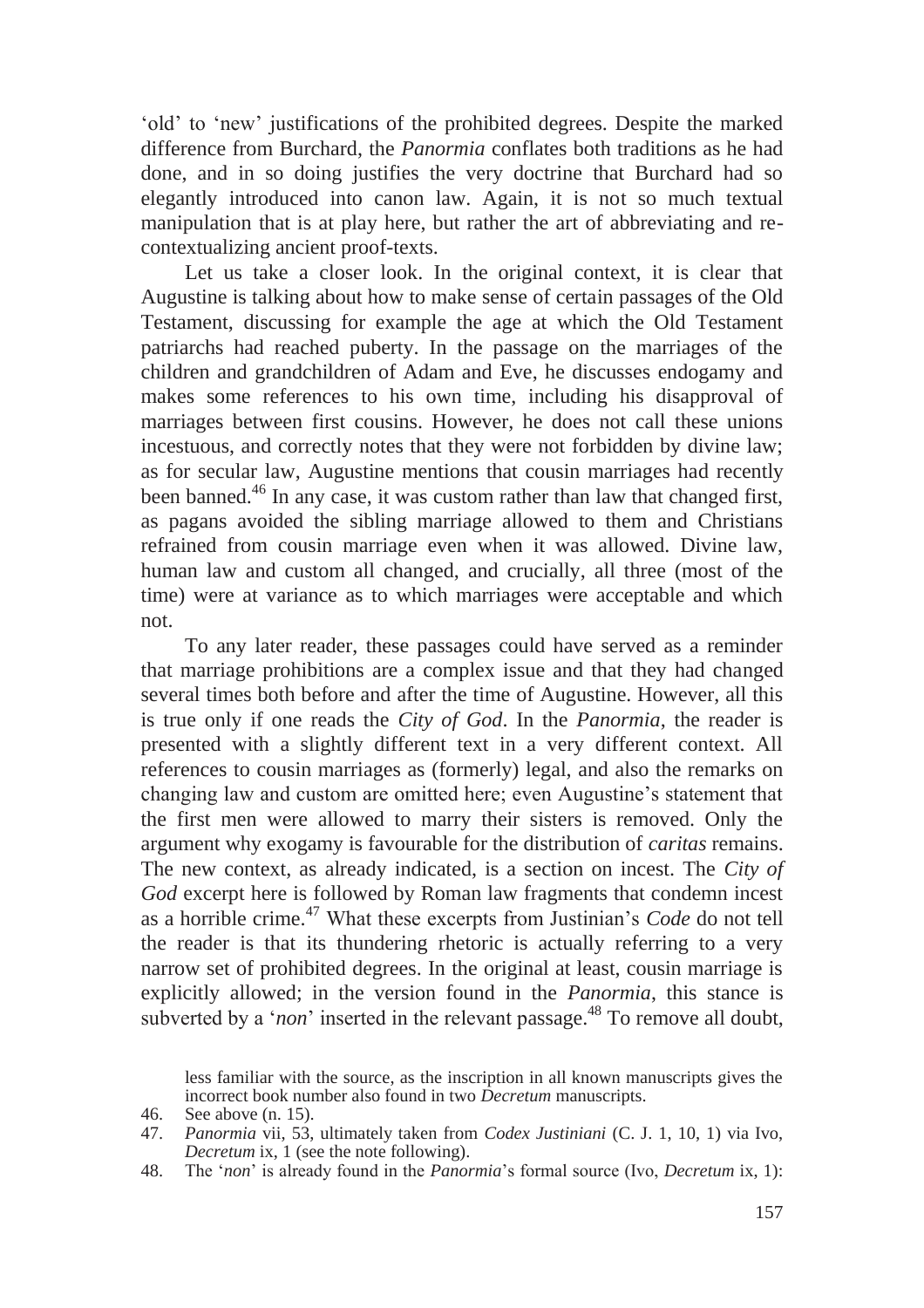after a short passage from Ambrose on uncle/niece marriages as violating divine law the *Panormia* has the famous letter of Alexander II on the seventh degree of kinship. Most of this material is 'new' in the sense that in c. 1115 it was not widely found in canon law collections and had never been combined before. Yet as in Burchard, not the 'new' content but the arrangement is crucial, as it suggests that all texts refer to the same crime of 'incest'. In the form the *Panormia* presents its material, Augustine provides a general argument why endogamy should be avoided and that kinship extends very far; the Roman law adds to the impression that this endogamy is indeed incest; and the decretal gives precise instruction on how to determine exactly which marriages are incestuous.

 As in Burchard, the selection, abbreviation and arrangement of canons in the *Panormia* serves to create the impression that the prohibited degrees are supported by a very uniform tradition including biblical incest prohibitions (as alluded to by Ambrose), natural law (as argued by Augustine) and both secular and ecclesiastical law from Roman antiquity to the recent past (Justinian and Alexander II, respectively). As so often,  $49$  and not unlike Burchard,50 the *Panormia* compiler achieved considerable doctrinal unity of his texts by selecting and re-arranging his material. While neither Augustine nor Justinian would have called cousin marriages 'incest', in this context they work very well as authorities supporting the extreme marriage prohibitions of the eleventh and twelfth centuries. Such an argument would have been impossible to make in a chronologically arranged collection of canon law, but in the systematic collections, the very structure of the work could be used to challenge or to affirm the *status quo* of marriage legislation.

As the analysis of Burchard's *Decretum* and the *Panormia* suggests, pre-Gratian canon law collections went far beyond simply making certain proof-texts fit; it is the absence of the original context, the arrangement of material and not least the choice of the 'right' title that could substantially change the law and at the same time very strongly suggest that the law as presented in these collections had never changed. As Augustine remarked on sibling marriage, the custom of turning away from this practice was so strong that eventually it became unimaginable that it once had been

- 49. Rolker, *Canon Law*, ch. 7.
- 50. Austin, *Shaping Law*.

<sup>&#</sup>x27;Duorum autem fratrum sororumve liberi, vel fratris et sororis iungi non possunt.' What Ivo's formal source looked like is not easy to decide. The absence of the '*non*' from both London, British Library, Add. Ms. 8873, fol. 57v and Paris, Bibliothèque de l'Arsenal, ms. 713, fol. 158r seems to suggest that it was added by Ivo himself; on the other hand, both manuscripts are later copies of material that was available to Ivo, not the manuscripts he worked with. On the collections, see Brett, 'Creeping up' and Fowler-Magerl, *Clavis*.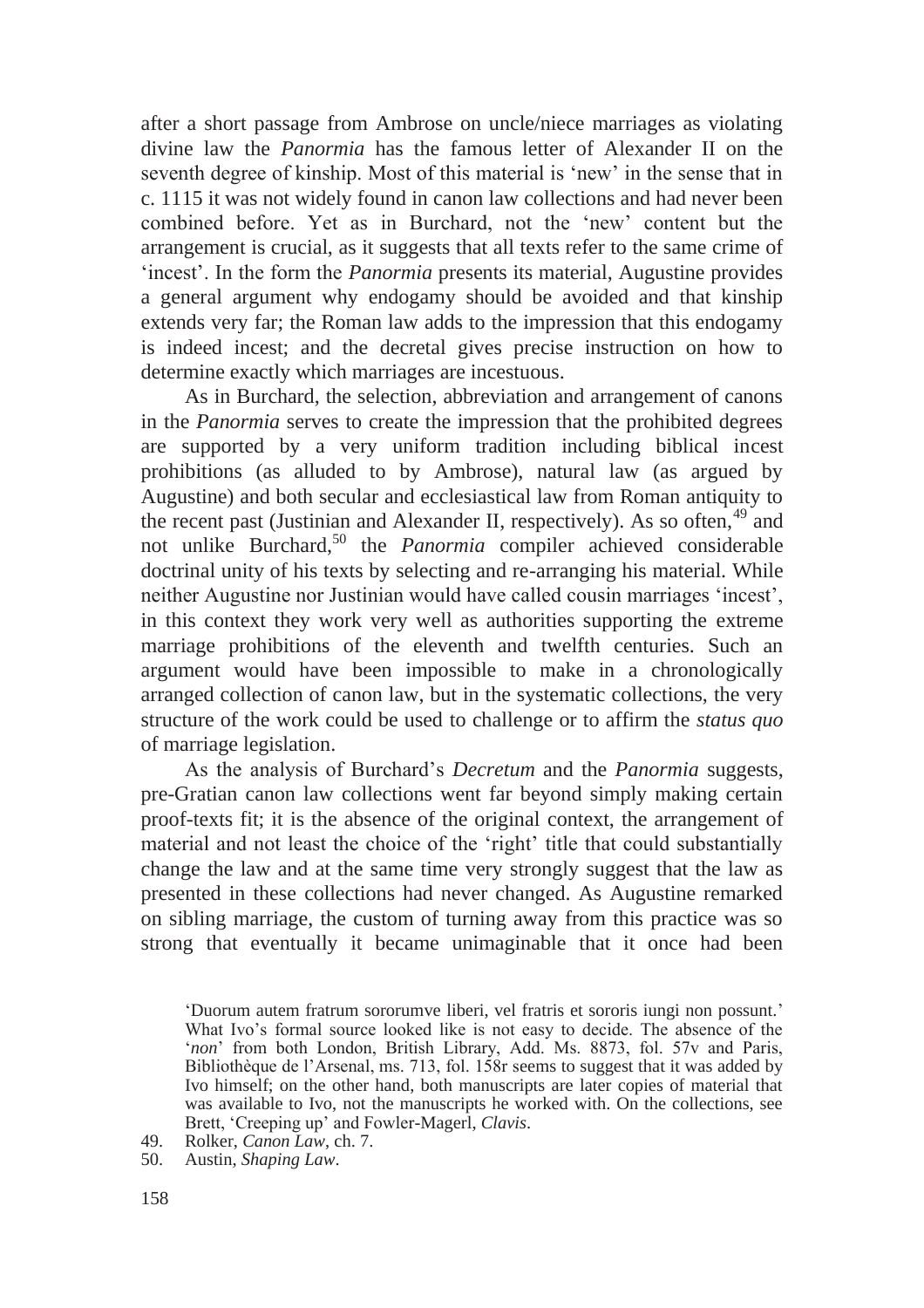allowed.<sup>51</sup> In the case of the systematic canon law collections, however, it is not so much custom but rather the conscious decisions of the compilers that made certain legal traditions invisible, and indeed not only suggested that marriages in the seventh degree were forbidden but made it appear as though they had never been legal.

 Of course, this does not mean that arguments based on the changing nature of positive law were impossible to make in the eleventh and twelfth centuries. First of all, canon law was not uniform. Some compilers of canon law collections, such as Ivo of Chartres, made very different choices and did not strive for doctrinal unity.<sup>52</sup> Other pre-Gratian canonical collections, for example the famous *Collection in 74 Titles*, contained little marriage law and as a consequence had not much to say about endogamy or incest. However, given the striking success of Burchard's *Decretum* and the *Panormia*, both directly and indirectly, it is fair to say that mainstream canon law collections before Gratian presented the reader with a view of the law that defined marriage even to very distant kin, if implicitly, as 'incest'. Development over time, internal contradictions and differences between different kinds of 'incest' was precisely not what the reader would find in these collections.

#### 7. 'Nunc licere, nunc non licere': Theologians and marriage laws

Thus, if we are searching for different interpretations of the tradition, we have to turn away from these systematic collections. As I want to argue in the last part of this paper, the theologians of the late eleventh and early twelfth centuries were the ones who developed the arguments that later (mainly after 1215) would become legal dogma. Much earlier than the compilers of canon law collections, the theologians argued that there were different reasons for different kinds of incest prohibitions, that the prohibited degrees had changed over time, and that different prohibitions were of different quality. This kind of argument can already be found in the writings of Hrabanus Maurus († 856), who insisted that divine law prohibited only a very limited number of relations as incestuous.53 He was

<sup>51.</sup> *De civitate Dei* xv, 16 (eds. Dombart and Kalb, CCSL 48, 477-78): 'Quod humano genere crescente et multiplicato etiam inter impios deorum multorum falsorumque cultores sic observari cernimus, ut, etiamsi perversis legibus permittantur fraterna coniugia, melior tamen consuetudo ipsam malit exhorrere licentiam, et cum sorores accipere in matrimonium primis humani generis temporibus omnino licuerit, sic aversetur, quasi numquam licere potuerit.'

<sup>52.</sup> Rolker, *Canon Law*, ch. 7.

<sup>53.</sup> *Expositiones in Leviticum* (PL 108, 245-86).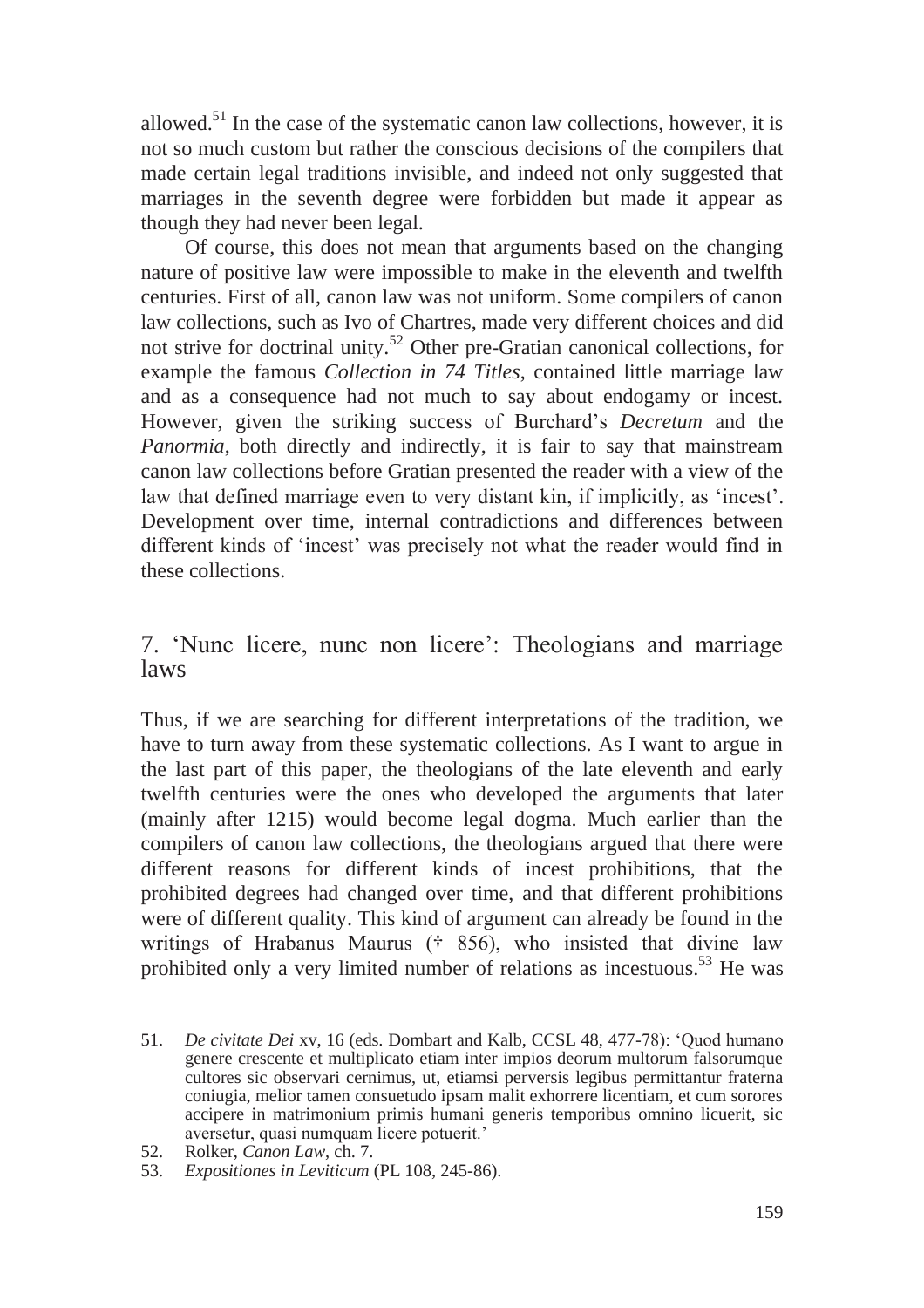very clear that any extension was based on human law, if indeed it was 'law' and not merely presumptuousness.<sup>54</sup> In the eleventh and twelfth centuries, this line of argument was taken up again by the theologians. This is most visible in an abundance of treatises and *sententiae* collections dealing with marriage that emerged in the milieu of the cathedral schools of northern France. The attribution of authorship and the dating of this material is complicated; in the context of the present paper, no attempts will be made to address these questions. I will concentrate on a number of relatively wellknown texts from around 1100 to the 1130s: the tract *De nuptiis consanguineorum* attributed to Anselm of Canterbury,<sup>55</sup> the *Sententiae magistri*  $A^{56}$  and the sentences attributed to Peter Abelard.<sup>57</sup> The largest amount of material is associated with the so-called school of Laon.58 The sentences on marriage from this milieu have been thoroughly studied,  $59$ including the material gathered in the famous *Liber Pancrisis*60 and the marriage tract *In primis hominibus*. 61

- 54. Ubl, *Inzestverbot*, 308-16.
- 55. PL 158, 557-60. I have no reason to believe that the attribution to Anselm is correct.
- 56. The relevant section on marriage is edited by Reinhardt, *Ehelehre*, 167-244; for the full text, see P. H. J. T. Maas, *The Liber sententiarum Magistri A.*, Middeleeuwse Studies 11 (Nijmegen: 1995).
- 57. *Sententie magistri Petri Abelardi*, ed. D. E. Luscombe, CCCM 14 (Turnhout: 2006).
- 58. V. I. J. Flint, 'The "School of Laon": A Reconsideration', *Recherches de Théologie ancienne et médiévale* 43 (1976), 89-110, remains fundamental.
- 59. O. Lottin, *Psychologie et morale aux XIIe et XIIIe siècles*, 6 in 8 vols. (Gembloux: 1948-1960); H. Zeimentz, *Ehe nach der Lehre der Frühscholastik: Eine moralgeschichtliche Untersuchung zur Anthropologie und Theologie der Ehe in der Schule Anselms von Laon und Wilhelms von Champeaux, bei Hugo von St. Viktor, Walter von Mortagne und Petrus Lombardus*. Moraltheologische Studien, Historische Abteilung 1 (Düsseldorf: 1973); H. J. F. Reinhardt, *Die Ehelehre der Schule des Anselm von Laon: Eine theologie- und kirchenrechtsgeschichtliche Untersuchung zu den Ehetexten der frühen Pariser Schule des 12. Jahrhunderts*. Beiträge zur Geschichte der Philosophie und Theologie des Mittelalters N.F. 14 (Münster: 1974). For Bliemetzrieder's works, see the note following.
- 60. In addition to the works cited above, see those of F. P. Bliemetzrieder, especially *Anselms von Laon systematische Sentenzen*. Beiträge zur Geschichte der Philosophie des Mittelalters 18 (Münster: 1919), 'Trente-trois pièces inédites de l'œuvre théologique d'Anselme de Laon', *Recherches de Théologie ancienne et médiévale* 2 (1930), 54-79; and 'Paul Fournier und das literarische Werk Ivos von Chartres', *Archiv für katholisches Kirchenrecht* 115 (1935), 53-91 (with incorrect attribution of authorship, 62-66). From the modern literature, see most recently C. Giraud and C. J. Mews, 'Le *Liber Pancrisis*, un florilège des Pères et des maîtres modernes du XIIe siècle', *Bulletin du Cange* 64 (2006), 145-91. Giraud's Ph.D. thesis on the *Liber Pancrisis* was not avaiable to me.
- 61. The tract is edited by B. Matecki, *Der Traktat* In primis hominibus*:Eine theologieund kirchenrechtsgeschichtliche Untersuchung zu einem Ehetext der Schule von Laon aus dem 12. Jahrhundert*. Adnotationes in Ius Canonicum 20 (Frankfurt and New York: 2001). While it is conventionally dated to the 1120s, any precise dating would require a new study of the formal sources. Matecki suggested, but in my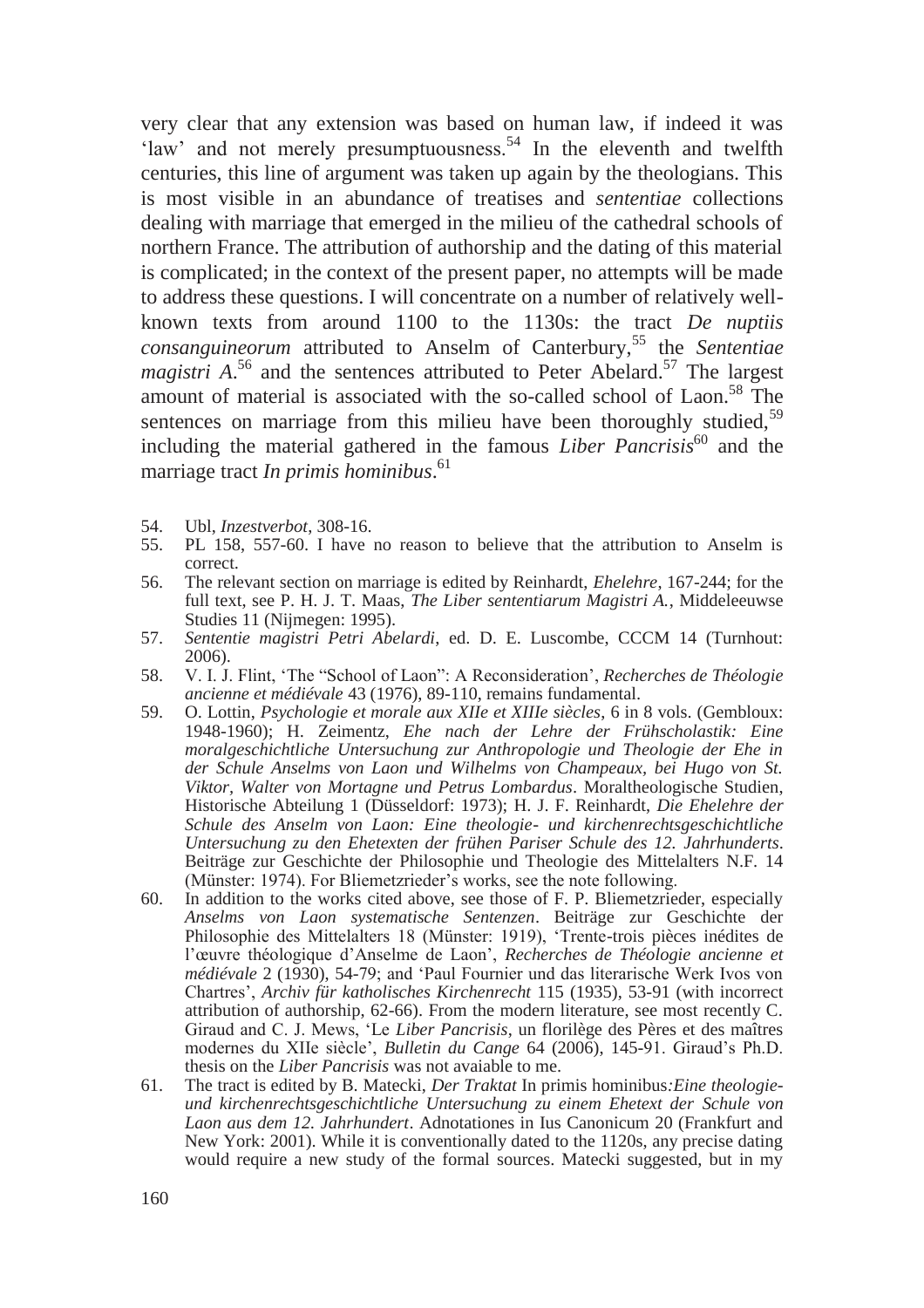A first difference between the theological material and the canon law collections concerns the vocabulary employed. While marriage is a prominent topic, and the prohibitions are regularly discussed, the term 'incest' (and related vocabulary) is remarkably absent. In the sentence collection of the so-called school of Laon, for example, the term rarely is used at all, and is applied only to very specific sexual offences.<sup>62</sup> Most strikingly, none of the very numerous *sententiae* and none of the various marriage tracts from this milieu calls marriages within the prohibited degrees 'incestuous'. Turning from the vocabulary to the actual content, the difference between *sententiae* and canon law collections is equally manifest. Not surprisingly, the theologians turned more frequently to the Old Testament than contemporary canon law collections did. Yet while the latter quoted Leviticus (if only via the Council of Toledo) mainly to justify the legal *status quo*, the theologians rather stressed the difference between Old Testament and Christian times. Several *sententiae* and marriage tracts made explicitly clear that the prohibitions in Leviticus were limited to the relatives listed there.<sup>63</sup> Burchard, by contrast, had quoted Leviticus 18:6 in such a way as to suggest strongly that the general ban on kin marriages had a biblical foundation. For the theologians, it was commonplace to assert that kin marriage (never called 'incest') was allowed in Old Testament times but was now forbidden.<sup>64</sup> Only the Old Testament prohibitions are sometimes called 'natural' or 'natural law'; by contrast, kin marriage according to the *Sententiae Anselmi* was no violation of natural law but of ecclesiastical statutes,<sup>65</sup> an argument widely disseminated by Honorius Augustodunensis.<sup>66</sup> The prohibitions going beyond those found in Leviticus were referred to as newly established in Christian times ('institutio temporis gratiae'), $67$  and more specifically as ecclesiastical statutes. $68$  Some authors

opinion did not prove, a use of the *Panormia* and the slightly later *Collection in Ten Parts*.

- 62. Reinhardt, *Ehelehre*, 115-17.
- 63. E.g. *De nuptiis consanguineorum*, after having quoted Lev. 18:6 (PL 158, 558): 'Deinde ex sequenti ordine proximos illos sanguinis, ad quos non sit accedendum nec revelanda eorum turpitudo.'
- 64. *De nuptiis consanguineorum* (PL 158, 558); *Cum omnia sacramenta* (ed. Bliemetzrieder, *Anselm von Laon*, 141); *In primis hominibus* (ed. Matecki, *Traktat*, 13\*); *Liber Pancrisis* (ed. Bliemetzrieder, 'Paul Fournier', 76).
- 65. *Sententiae Anselmi* (ed. Bliemetzrieder, *Anselm von Laon*, 151): 'Sacerdotium enim non videtur auferre coniugium, cum Greci sacerdotes habeant uxores, sed ecclesie institutio et patrum prohibitio. Non enim esset contra legem nature, sed contra precepta ecclesiastice institutionis. Sed violat legem benivolentie, que tendit ad perfectionem ecclesie, sicut coniugium inter cognatos non est contra legem nature, sed contra precepta institutionis ecclesie.'
- 66. Honorius Augustodunensis, *Elucidarium* ii, 16 (PL 176, 1146): 'Discipulus: Est grave peccatum, ducere cognatam? Magister: Secundum naturam, nullum, sed secundum statutum Ecclesiae magnum.'
- 67. *In primis hominibus* (ed. Matecki, *Traktat*, 13\*).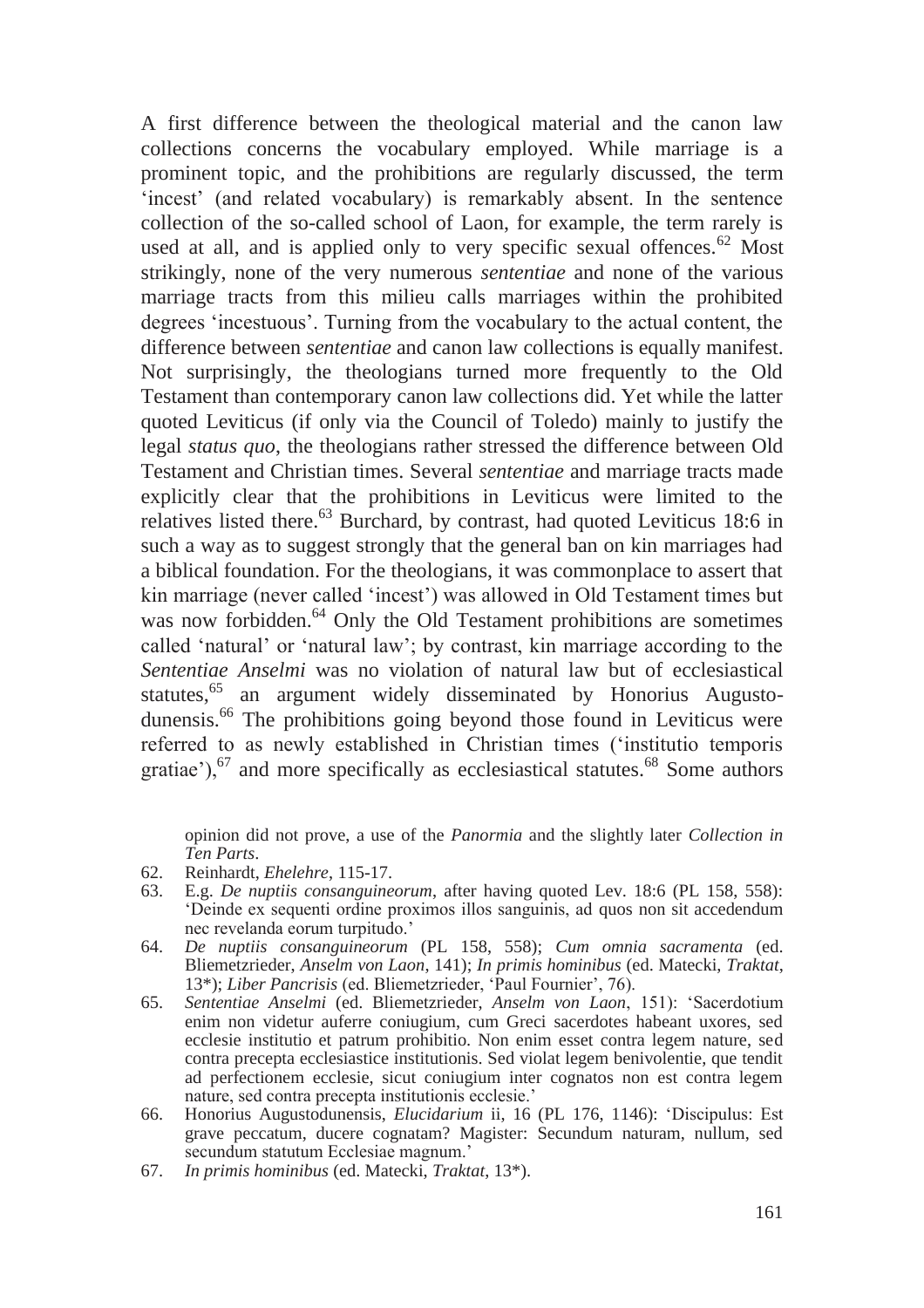comment that many marriages are truly marriages, but their validity was subject to change ('nunc licere, nunc non licere'), both because of changing laws and because of changing practices of dispensation.<sup>69</sup> In any case, the difference between Old Testament precept and later legislation is made very clear. Rather than justifying contemporary legislation by biblical parallels, the theologians time and again stressed the difference between them.

 A similar observation can be made for the passage from the *City of God* discussed above. Augustine's model, so important for Peter Damian and the *Panormia* compiler, was indeed widely known and discussed among the theologians, too.<sup>70</sup> However, the latter used it to reach very different conclusions. In particular, they took up Augustine's original argument that already the divine precepts on kin marriage had been subject to change, and that human legislation, whether secular or ecclesiastic, was both different from biblical incest prohibitions and itself changeable. Augustine's model was thus not conflated with the discourse on incest as an abomination, as it was in the canonical collections. Rather, in the theological discussion it is linked to human, not even specifically Christian legislation, and the vocabulary of purity and pollution is lacking. Moreover, in the *sententiae* attributed to Peter Abelard at least, the Augustinian argument is explicitly described as having been adopted by the Church from the Romans.<sup>71</sup> While this (quite correctly) highlights Augustine's role in merging pagan and Christian arguments, it is striking to see that no such connection is made between church law and Old Testament precept. Whether adopting Roman law principles or issuing genuinely new laws, the Church according to the early twelfth-century theologians was making laws that were fundamentally different from the incest prohibitions in Leviticus.

- 68. *Sententie magistri Petri Abelardi* (ed. Luscombe, CCCM 14, 124): '[…] ecclesia [...] constituit propter propagationem caritatis'; for a full quotation, see below (n.  $70$ ).
- 69. *Liber Pancrisis* (ed. Bliemetzrieder, 'Paul Fournier', 76): 'Confiteri igitur debemus hec omnia esse coniugia, sed secundum diversas ecclesie institutiones nunc licere, nunc non licere.'
- 70. *De nuptiis consanguineorum* (PL 158, 558); *Liber Pancrisis* (ed. Bliemetzrieder, 'Paul Fournier', 76); *Sententie magistri Petri Abelardi* (ed. Luscombe, CCCM 14, 124). Augustine is quoted verbatim in *In primis hominibus* (ed. Matecki, *Traktat*, 13\*).
- 71. *Sententie magistri Petri Abelardi* (ed. Luscombe, CCCM 14, 124): 'Preceptum etiam erat eis ut unusquisque de tribu sua uxorem duceret, ne tribus commiscerentur et ne transiret possessio unius tribus in possessionem alterius, quia terra per tribus divisa erat. Nunc autem non licet, sed de aliena gente, quod ecclesia (post Christum) constituit propter propagationem caritatis, quod a Romanis ecclesia accepit. Romani enim quando amicitiam cum aliis civitatibus facere volebant, uxores ex eis ad confederationem amicitie ducebant. Similiter ecclesia instituit ut non de sua sed de aliena prosapia uxorem quis ducat, quia non putavit hoc sufficere ad dilatationem caritatis; quia per uxorem quam accipit totam illam progeniem diligit.'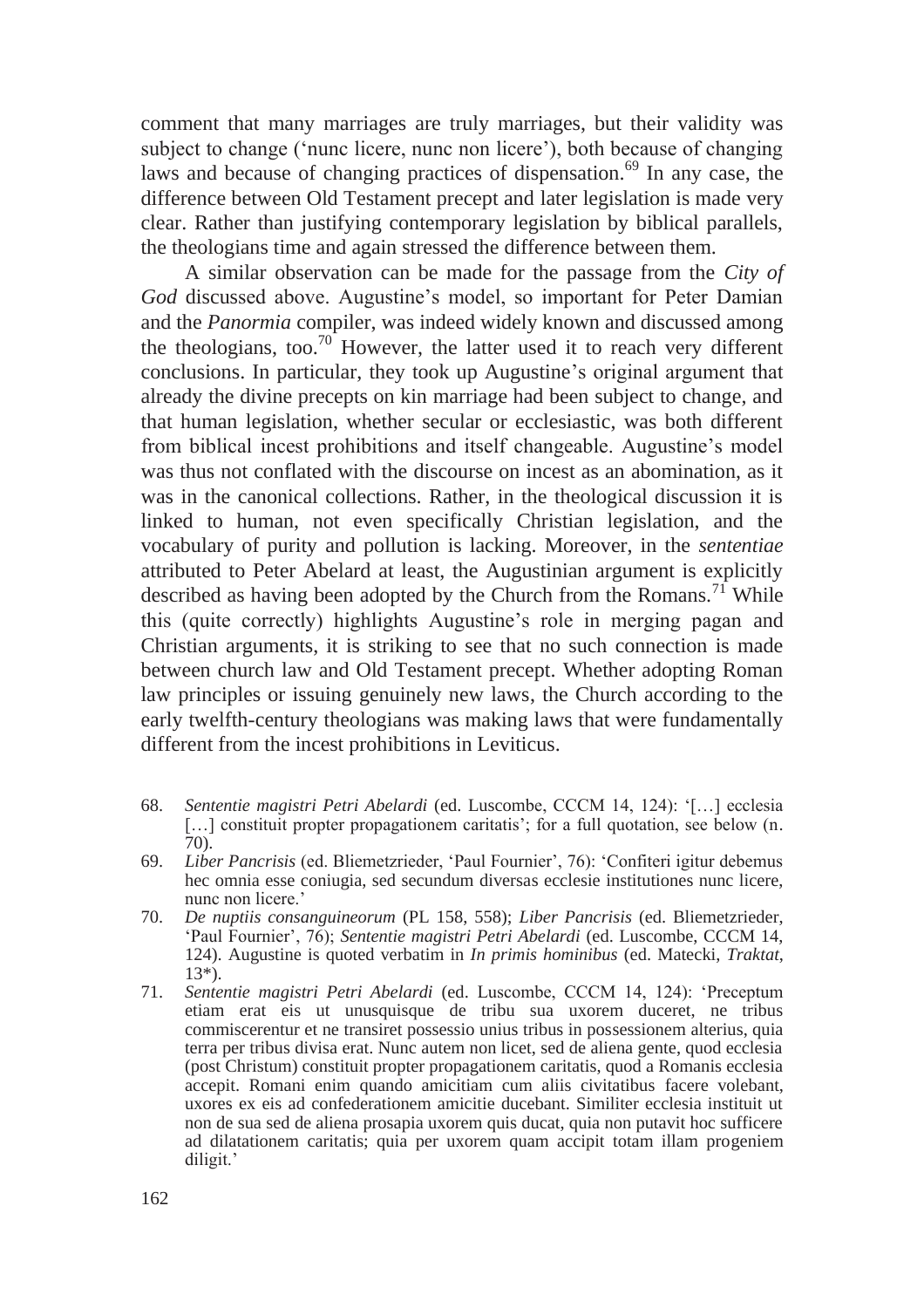Stressing the differences between biblical prohibitions, patristic reasoning and current legal dogma rather than conflating them, the theologians made quite clear that most marriage prohibitions were ecclesiastical statutes and thus subject to change. While pre-Gratian canonists would certainly have agreed in general, they nonetheless compiled, used and spread collections that at least in the case of incest conveyed a different picture. Collections like Burchard's *Decretum* made it extremely difficult to see that the marriage prohibitions were changing legislation based on variable legal concepts. Much of this was to become common stock among canonists of the late twelfth and early thirteenth century, and Gratian's *Decretum*  certainly was an important step in that direction.<sup>72</sup> However, before Gratian this line of argument is found mainly with theologians. Thinking about the history of salvation, these scholars were aware of the very historicity of canon law that was obscured in the most up-to-date genre of canon law collections of their time.

# 8. Conclusions: A law that can and cannot change

As the analysis of the 'two models of incest' has shown, in the Middle Ages there were at least two very different ways to talk about ecclesiastical prohibitions of kin marriage. For both, venerable and well-known authorities were available, and the way in which medieval authors followed one or the other (or combined both) was to a considerable degree a matter of choice. This is all the more true as the same texts could be read in very different ways. Quotations from Leviticus in the early Middle Ages served to justify the slowly expanding incest prohibitions, but for the theologians of the early twelfth century they showed how very different biblical and human legislation was. Likewise, for centuries Augustine's reasoning on exogamy was not thought to have much to do with incest, but in the *Panormia* and other twelfth-century collections it served to justify an excessive set of marriage prohibitions. Again, the theologians read and quoted Augustine differently, paying much more attention to his arguments on the changing nature of law and custom. Above all, it is crucial to see that these traditions were normally kept separate before Burchard of Worms chose to combine them in his canon law collection. Only this conflation of both discourses made it possible to justify an unheared-of expansion of marriage prohibitions, and paved the way for later radicals like Peter Damian.

These and other examples help to illuminate the differences between

<sup>72.</sup> See, above all, C.35, q.1, d.p.c.1: *Decretum magistri Gratiani*, ed. E. L. Friedberg (Leipzig: 1879), cols 1262-63.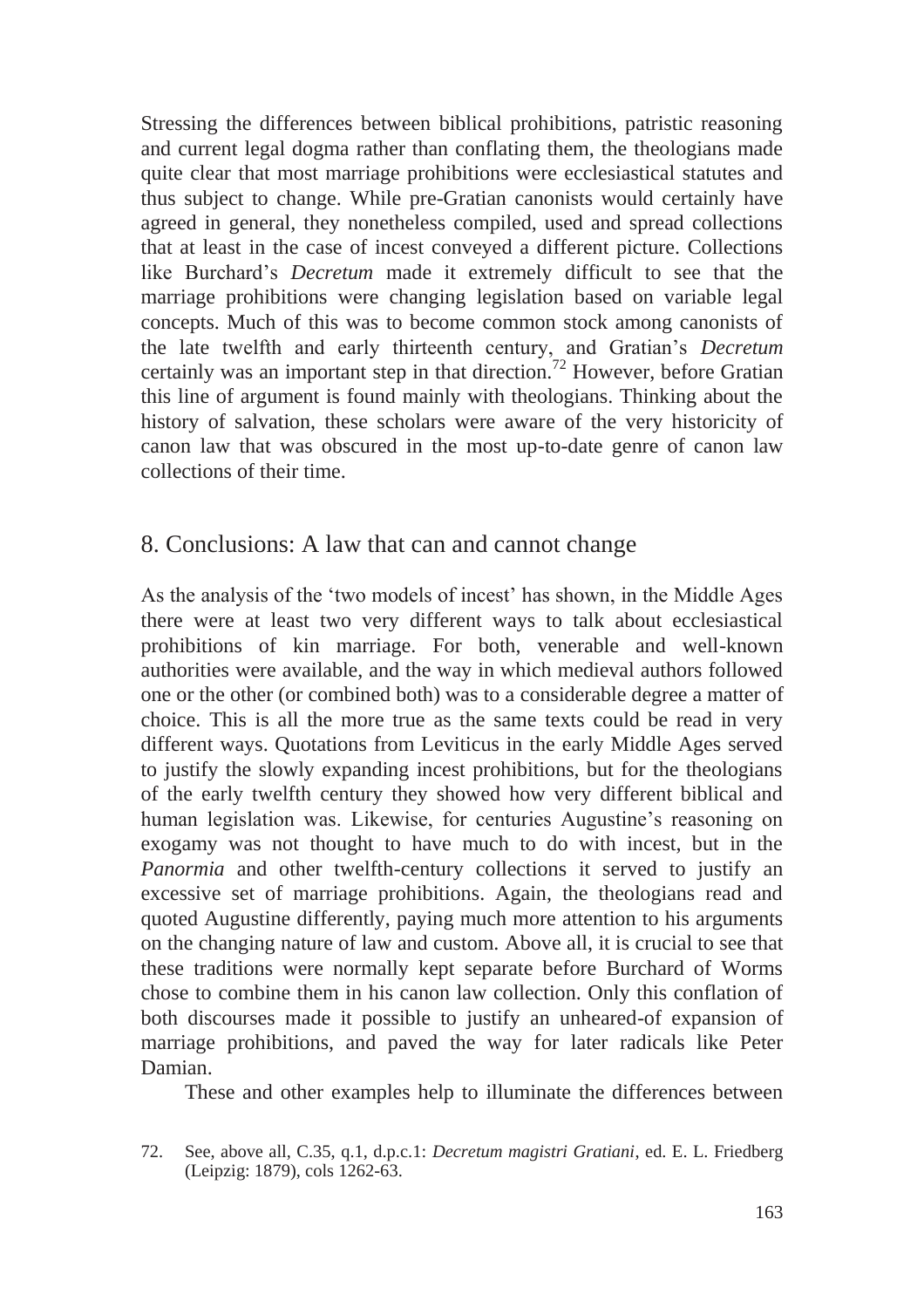early and high medieval canon law, and also those between theological and canon law debates of the early twelfth century. These differences, in my opinion, have relevance beyond understanding the change of dogma or the growing distinction between canon law and theology. Indeed, despite all differences, it is the interaction between these textual traditions that sheds light on the canon law tradition itself as a law 'that can and cannot change'.73 After all, while canon law and theology grew further apart in the twelfth century, there was also considerable interaction. Not only did theologians study the same authorities and use the same textbooks as the canonists; $^{74}$  it seems also plausible that their debates contributed to the reexamination that ultimately allowed Innocent III to change the ecclesiastical rules on marriage so dramatically in 1215, seemingly without much controversy. At the present state of research, the silence surrounding this decision, which made many 'incestuous' unions perfectly acceptable marriages, still calls for a satisfactory explanation. Had the pre-1215 rules relied on a belief that all marriages within the prohibited degrees were incest, even contemplating such a dramatic change would have seemed highly unlikely. While it is clear how campaigns against 'incest' would often result in an expansion of the prohibited degrees, a 'campaign for incest' seems unimaginable. However, the theologians helped to discuss these issues in calmer terms and at the same time provided solid arguments why marriage prohibitions could indeed change.

 While this development cannot be studied in the context of the present article, it is clear enough that the development of canon law ultimately was not restricted by the various efforts to present the laws of marriage as unchangeable. While some compilers clearly presented their material in ways that made certain interpretations more likely than others, they rarely envisioned and certainly never achieved a definite law code. Even the more selective compilers confronted their readers with material that potentially challenged the legal *status quo*, and had only limited control of how their collections were read, used, re-worked and added to by others. Burchard and others in their collections had greatly reduced the divergence of canonical marriage prohibitions, and glossed over the remaining discrepancies. However, while thus reducing the confusion resulting from the long process of expanding marriage prohibitions, the new model also produced a new kind of confusion among readers who looked beyond the collections and

<sup>73.</sup> The phrase is borrowed from J. T. Noonan, *A Church That Can and Cannot Change: The Development of Catholic Moral Teaching*, Erasmus Institute Books (Notre Dame, IN: 2005).

<sup>74.</sup> The *Panormia* was among the most important sources for the reception of patristic material among twelfth-century theologians. See C. Munier, *Les sources patristiques du droit de l'église du VIIIe au XIIIe siècle* (Mulhouse: 1957), 27-52.